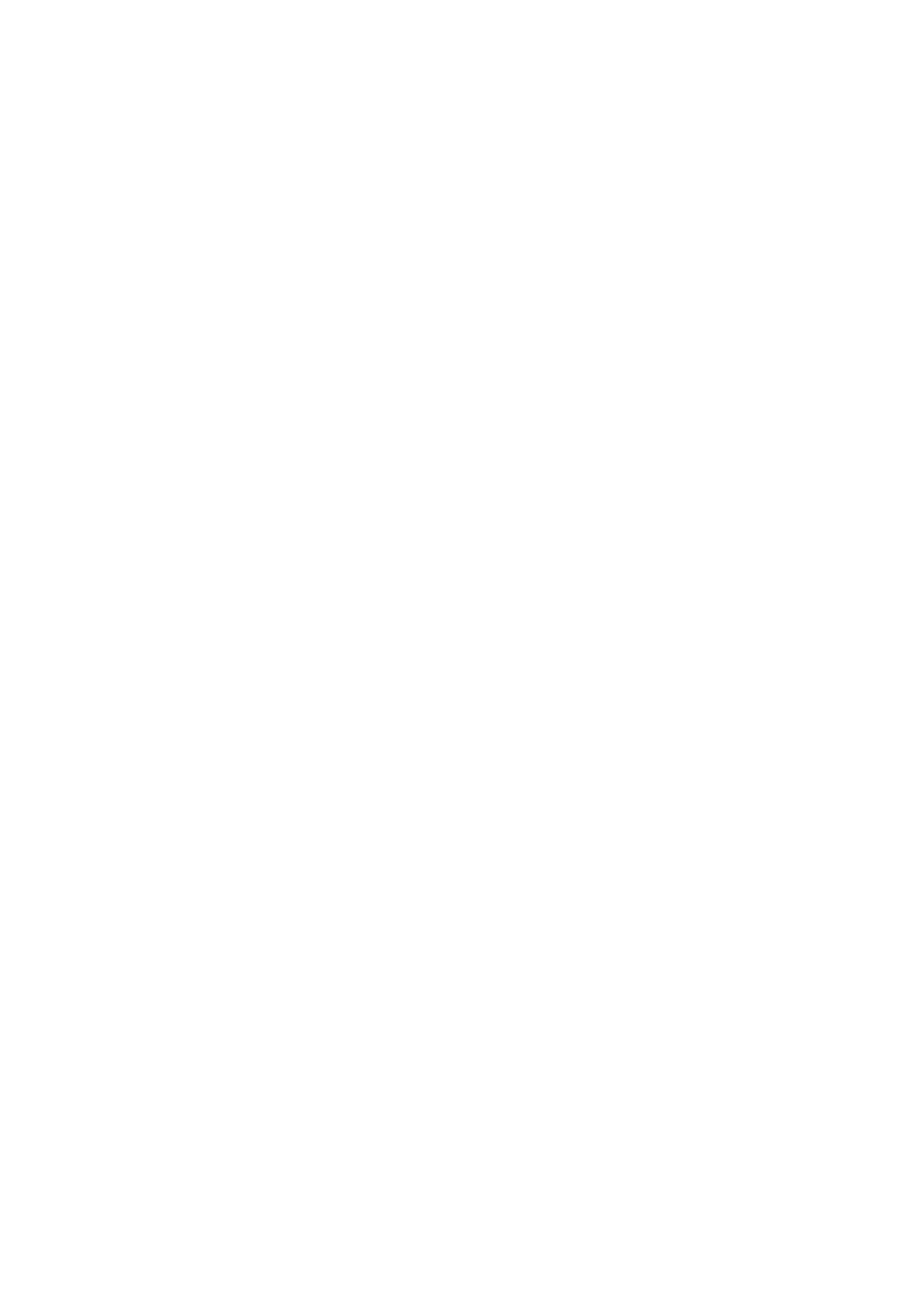Vissersdijk 4 4301 ND Zierikzee The Netherlands

Tel. +31 111 413656 Fax. +31 111 416919 www.deltapowersupplies.com





 $c \epsilon$ 

## **SM3300 - Interface modules**

| Models             | <b>Description</b>              | <b>General Features</b>                   |
|--------------------|---------------------------------|-------------------------------------------|
| <b>INT MOD SIM</b> | Simulation interface            | Plug and play for                         |
| <b>INT MOD CON</b> | Isolated contacts interface     | power supplies<br>Multiple interface      |
| <b>INT MOD SER</b> | Multi-protocol serial interface | Isolated from the<br>٠<br>Working voltage |
| <b>INT MOD DIG</b> | Digital I/O interface           | Floating with resp<br>$\bullet$           |
| <b>INT MOD ANA</b> | Isolated analog interface       |                                           |

#### **Features** INT MOD SIM

#### **Simulation Interface**

- High accuracy simulation
- Simulation of photovoltaic, leadless sense compensation, internal resistance and foldback current
- Custom programmable table, for simulation of complex I-V curves
- Configurable trough web and GUI

#### **Features** INT MOD SER

#### **Serial controller interface**

- Multi protocol RS232, RS485, RS422, USB
- Web based configuration
- Speeds up to 115.2 kbps

#### **Features** INT MOD CON

#### **Isolated contacts**

- 4 relays with make-and-break contacts
- Additional (floating) Interlock with
- 24V enable system
- Programmable via Ethernet

#### **Features** INT MOD DIG **Features** INT MOD ANA

#### **Digital (user) I/O**

- 8 inputs Logic high = 2.5 ... 30V,<br>Logic low = 0V
- 8 Open Drain outputs 0 30V, max. 200mA
	- Programmable via Ethernet or sequences

- Plug and play for the SM3300 series power supplies
- Multiple interfaces possible per power supply
- Isolated from the output voltage Working voltage 1000V
- Floating with respect to earth

#### **Features**

#### **Analog controller interface**

- High accuracy, low drift
- 16 bit AD and DA conversion
- Compatible with other Delta Elektronika 15p analog interfaces
- Factory calibrated for optimum accuracy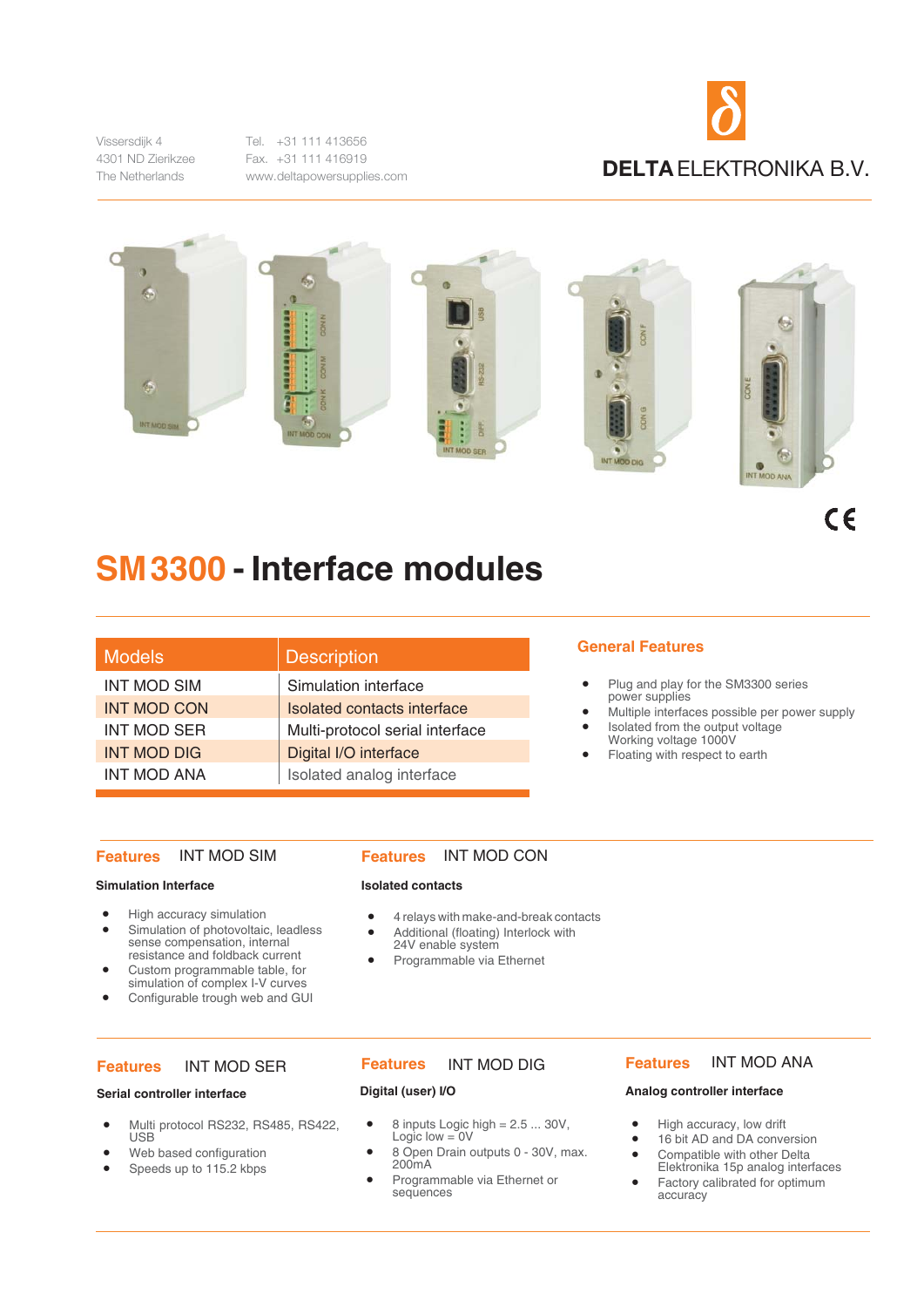### **Simulation Interface**

#### **Typical Applications**

- Simulation of photovoltaic I-V curve
- Testing dynamic mppt effiency with EN 50530 standard
- Compensation for the voltage drop in the load leads without sense wires
- Custom I-V curve simulation trough custom table
- Simulation of internal resistance
- Simulation of foldback current limit



| <b>Photovoltaic Simulation</b>                     |                                                                                                                                                                                                                                                                                                                                                                                                 |
|----------------------------------------------------|-------------------------------------------------------------------------------------------------------------------------------------------------------------------------------------------------------------------------------------------------------------------------------------------------------------------------------------------------------------------------------------------------|
| Required reference parameters                      | Open circuit voltage ( $V_{oc,sto}$ ), Maximum power point voltage ( $V_{mpp,sto}$ ), Short circuit current ( $I_{sc,sto}$ ),<br>Maximum power point current (I <sub>mpp,stc</sub> ), Temperature at STC (T <sub>stc</sub> ), Irradiance at STC (G <sub>stc</sub> ),<br>Temperature coefficient for the current ( $Tc_{\rm lsc}$ ), Temperature coefficient for the voltage ( $Tc_{\rm voc}$ ). |
| Required panel parameters                          | Technology (cSi or Thin Film), Temperature of the photovoltaic panel $(T_{ov})$ ,<br>Irradiance on the photovoltaic panel $(G_{ov})$ .                                                                                                                                                                                                                                                          |
| Required parameters for<br>dynamic efficiency test | Irradiance high level (G <sub>high</sub> ), Irradiance low level (G <sub>low</sub> ), Start-up time, Ramp-up time, Dwell-high time,<br>Ramp-down time, Dwell-low time, Number of repetitions.                                                                                                                                                                                                   |
| Programming accuracy                               | ± 0.2%                                                                                                                                                                                                                                                                                                                                                                                          |

| Internal Resistance        | SM 18-220       | <b>SM 66-AR-110</b> | <b>SM 100-AR-75</b>     | SM 330-AR-22        | SM 660-AR-11    |
|----------------------------|-----------------|---------------------|-------------------------|---------------------|-----------------|
| $Max$ . configurable $R_i$ | 13.5 m $\Omega$ | 54.5 m $\Omega$     | 115 m $\Omega$          | 1.35 $\Omega$       | 5.45 $\Omega$   |
| Response time              |                 |                     |                         |                     |                 |
|                            | 13.5 m $\Omega$ | 54.5 m $\Omega$     | 115 m $\Omega$          | 1.35 m $\Omega$     | 5.45 m $\Omega$ |
| Output Voltage (load = 0W) | 16.5V           | 33/66V              | 50/100 V                | 165 / 330 V         | 330 / 660 V     |
| Output current step        | 20-200 A        | 10-100 / 5-50 A     | $6.6 - 66 / 3.3 - 33 A$ | $2 - 20 / 1 - 10 A$ | $1-10/0.5-5A$   |
| Rise time (10% - 90%)      | 3 ms            | 1.25 / 1.25 ms      | $2.25 / 2.25$ ms        | $2.25 / 2.25$ ms    | $2.5/2.25$ ms   |
| Fall time (90% - 10%)      | 3 ms            | 1.25 / 1.25 ms      | $2.25 / 2.25$ ms        | $2.25 / 2.25$ ms    | $2.5 / 2.25$ ms |

| Leadless sense                                                                                                       | SM 18-220                                                                     | SM 66-AR-110                                                         | <b>SM 100-AR-75</b>                                                                    | SM 330-AR-22                                                                 | SM 660-AR-11                                                                |
|----------------------------------------------------------------------------------------------------------------------|-------------------------------------------------------------------------------|----------------------------------------------------------------------|----------------------------------------------------------------------------------------|------------------------------------------------------------------------------|-----------------------------------------------------------------------------|
| Max. configurable R <sub>i</sub>                                                                                     | 13.5 m $\Omega$                                                               | 54.5 m $\Omega$                                                      | 115 m $\Omega$                                                                         | 1.35 $\Omega$                                                                | 5.45 $\Omega$                                                               |
| Response time<br>Output Voltage (load = 0W)<br>Output current step<br>Rise time (10% - 90%)<br>Fall time (90% - 10%) | 13.5 m $\Omega$<br>16.5V<br>20-200 A<br>5.5 <sub>ms</sub><br>$5.5 \text{ ms}$ | 54.5 m $\Omega$<br>33/66V<br>10-100 / 5-50 A<br>$4/4$ ms<br>$4/4$ ms | 115 $m\Omega$<br>50/100 V<br>$6.6 - 66 / 3.3 - 33 A$<br>$4.25 / 4$ ms<br>$4.25 / 4$ ms | 1.35 m $\Omega$<br>165 / 330 V<br>$2-20/1-10A$<br>$5/5.25$ ms<br>$5/5.25$ ms | 5.45 m $\Omega$<br>330 / 660 V<br>$1-10/0.5-5A$<br>$5/4.5$ ms<br>$5/4.5$ ms |

| <b>Foldback current</b> | SM 18-220 | SM 66-AR-110 | <b>SM 100-AR-75</b> | SM 330-AR-22 | SM 660-AR-11 |
|-------------------------|-----------|--------------|---------------------|--------------|--------------|
| <b>Parameter range</b>  |           |              |                     |              |              |
| Ifold                   |           |              | $0 - 101\%$         |              |              |
| Fold time               |           |              | $0 - 100 s$         |              |              |

| <b>Safety</b>                | EN 60950 / EN 61010                                                                                                                                                                                                                     |  |
|------------------------------|-----------------------------------------------------------------------------------------------------------------------------------------------------------------------------------------------------------------------------------------|--|
| <b>Operating Temperature</b> | $-20$ to $+50$ °C                                                                                                                                                                                                                       |  |
| <b>Humidity</b>              | max. 95% RH, non condensing, up to 40 $^{\circ}$ C<br>max. 75% RH, non condensing, up to 50 °C                                                                                                                                          |  |
| Storage temperature          | $-40$ to $+85$ °C                                                                                                                                                                                                                       |  |
|                              |                                                                                                                                                                                                                                         |  |
| Assembly                     | Pluggable, SM3300 interface slots 2, 3 or 4.<br>See paragraph 'Hardware Installation' in this manual.<br>Note 1: cannot be plugged in slot 1.<br>Note 2: max 1pcs INT MOD SIM per unit.<br>Note 3: cannot be combined with INT MOD ANA. |  |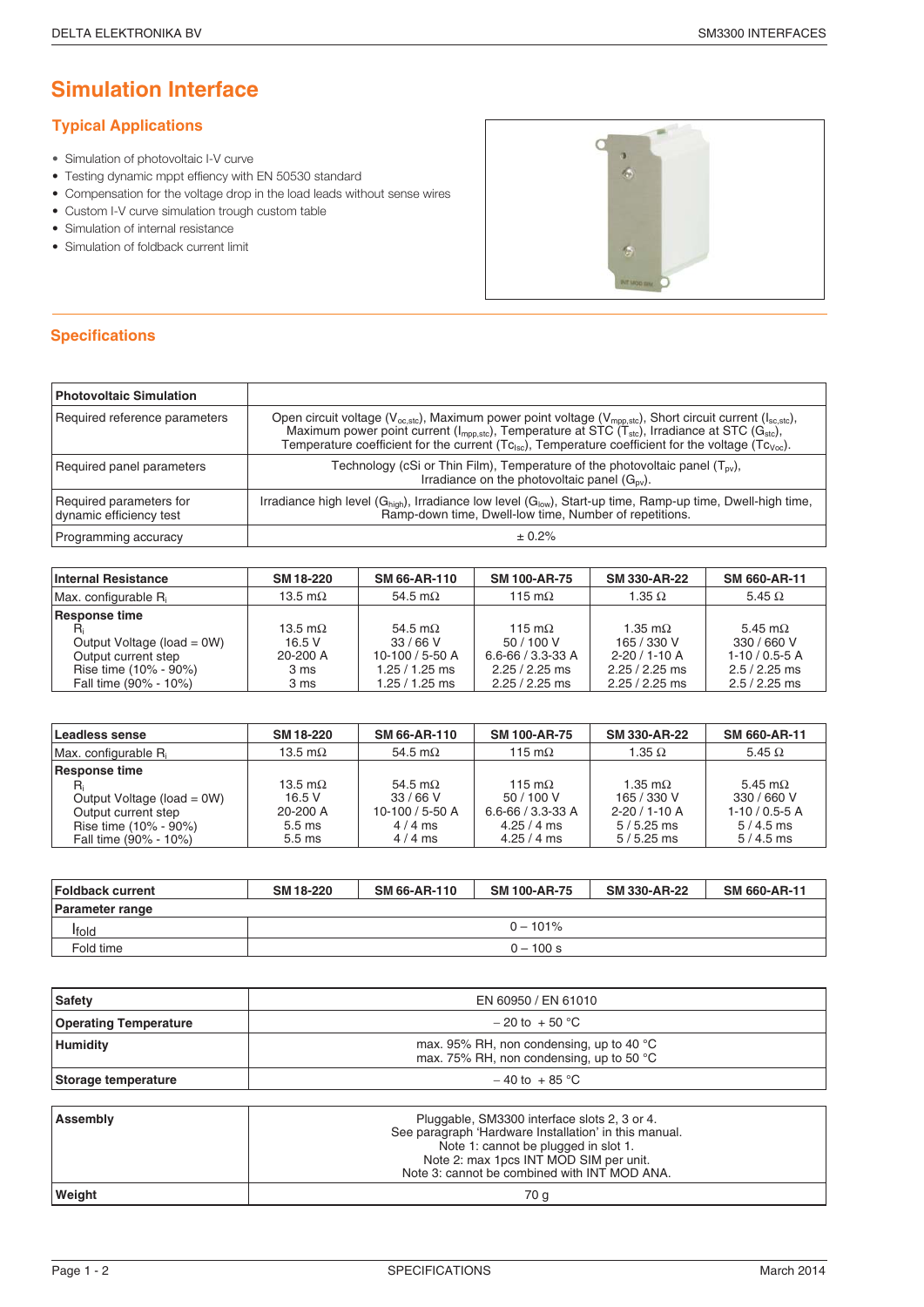### **Isolated Contacts**

#### **Typical Applications**

- Trigger an external safety alarm
- Interact in automated processes
- Switch the output On/Off with a remote 24Vdc signal
- Using a floating signal for triggering the Interlock function



| Relay contacts 1 4<br>Contact voltage<br>Contact current<br>Maximum switching capacity    | 60 V<br>2A<br>60 W            |
|-------------------------------------------------------------------------------------------|-------------------------------|
| <b>Floating Interlock</b><br>Open circuit voltage                                         | 5 V                           |
| <b>Floating Enable</b><br>Nominal input voltage<br>Input voltage range<br>Input impedance | 24VDC<br>15 - 30VDC<br>12kOhm |
|                                                                                           |                               |

| <b>Insulation</b><br>prog. connectors - internal circuits<br>prog. connectors - earth | 1000 VDC Reinforced isolation acc. EN60950-1 / EN61010-1<br>max. 60VDC                         |
|---------------------------------------------------------------------------------------|------------------------------------------------------------------------------------------------|
| Safety                                                                                | EN 60950 / EN 61010                                                                            |
| <b>Operating Temperature</b>                                                          | $-20$ to $+50$ °C                                                                              |
| <b>Humidity</b>                                                                       | max. 95% RH, non condensing, up to 40 $^{\circ}$ C<br>max. 75% RH, non condensing, up to 50 °C |
| Storage temperature                                                                   | $-40$ to $+85$ °C                                                                              |
|                                                                                       |                                                                                                |

| Mounting                     | Pluggable, SM3300 interface slots 1, 2, 3 and 4.<br>See paragraph 'Hardware Installation' in this manual.<br>Maximum 4 per unit.                                                                                                                              |
|------------------------------|---------------------------------------------------------------------------------------------------------------------------------------------------------------------------------------------------------------------------------------------------------------|
| <b>Programming connector</b> | Relay 1 & 2, via a 6 pole push wire or so-called push in connector.<br>Relay 3 & 4, via a 6 pole push wire / push in connector.<br>Interlock and Enable via a 3 pole push wire / push in connector.<br>For all 3 connectors there's a contra header supplied. |
| Weight                       | $0.14$ kg                                                                                                                                                                                                                                                     |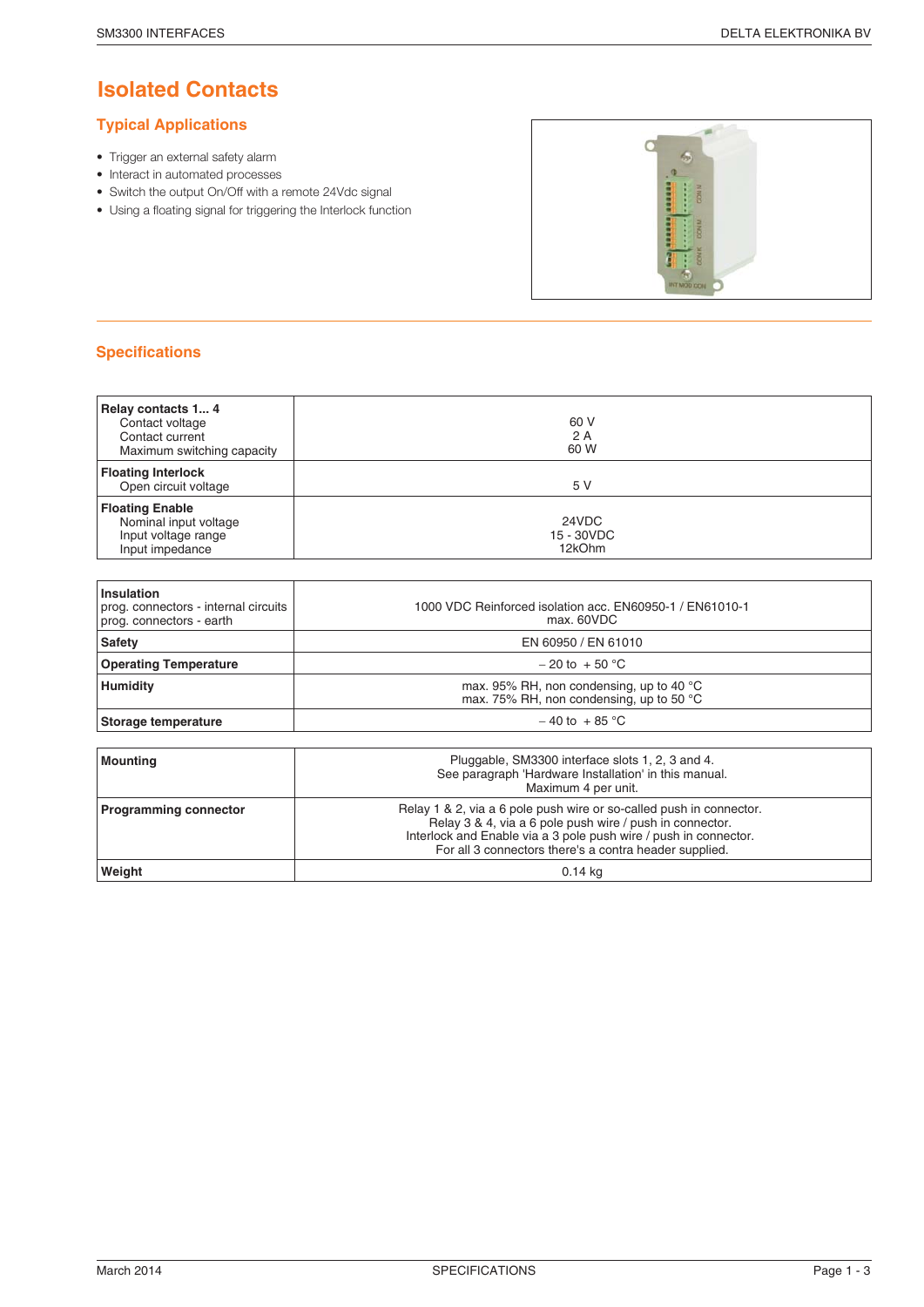## **Serial interface (multi-protocol)**

#### **Typical Applications**

- RS232 Programming
- Balanced RS422 Programming
- USB Programming
- Balanced RS485 Bi-directional Programming



| <b>Communication speeds (bps)</b>                                              | 2400, 4800, 9600, 19200, 38400, 57600, 115200                                                  |
|--------------------------------------------------------------------------------|------------------------------------------------------------------------------------------------|
| Insulation<br>prog. connectors - internal circuits<br>prog. connectors - earth | 1000 VDC Reinforced isolation acc. EN60950-1 / EN61010-1<br>max. 60VDC                         |
| Safety                                                                         | EN 60950 / EN 61010                                                                            |
| <b>Operating Temperature</b>                                                   | $-20$ to $+50$ °C                                                                              |
| <b>Humidity</b>                                                                | max. 95% RH, non condensing, up to 40 $^{\circ}$ C<br>max. 75% RH, non condensing, up to 50 °C |
| Storage temperature                                                            | $-40$ to $+85$ °C                                                                              |

| Mounting                     | Pluggable, SM3300 interface slots 1, 2, 3 and 4.<br>See paragraph 'Hardware Installation' in this manual.<br>Maximum 4 per unit.                          |
|------------------------------|-----------------------------------------------------------------------------------------------------------------------------------------------------------|
| <b>Programming connector</b> | RS422 & RS485 wires via push wire or so-called push in connector (contra header supplied)<br>RS232 via 9 pole D-connector (female),<br>USB socket type B. |
| <b>Weight</b>                | 0.14 kg                                                                                                                                                   |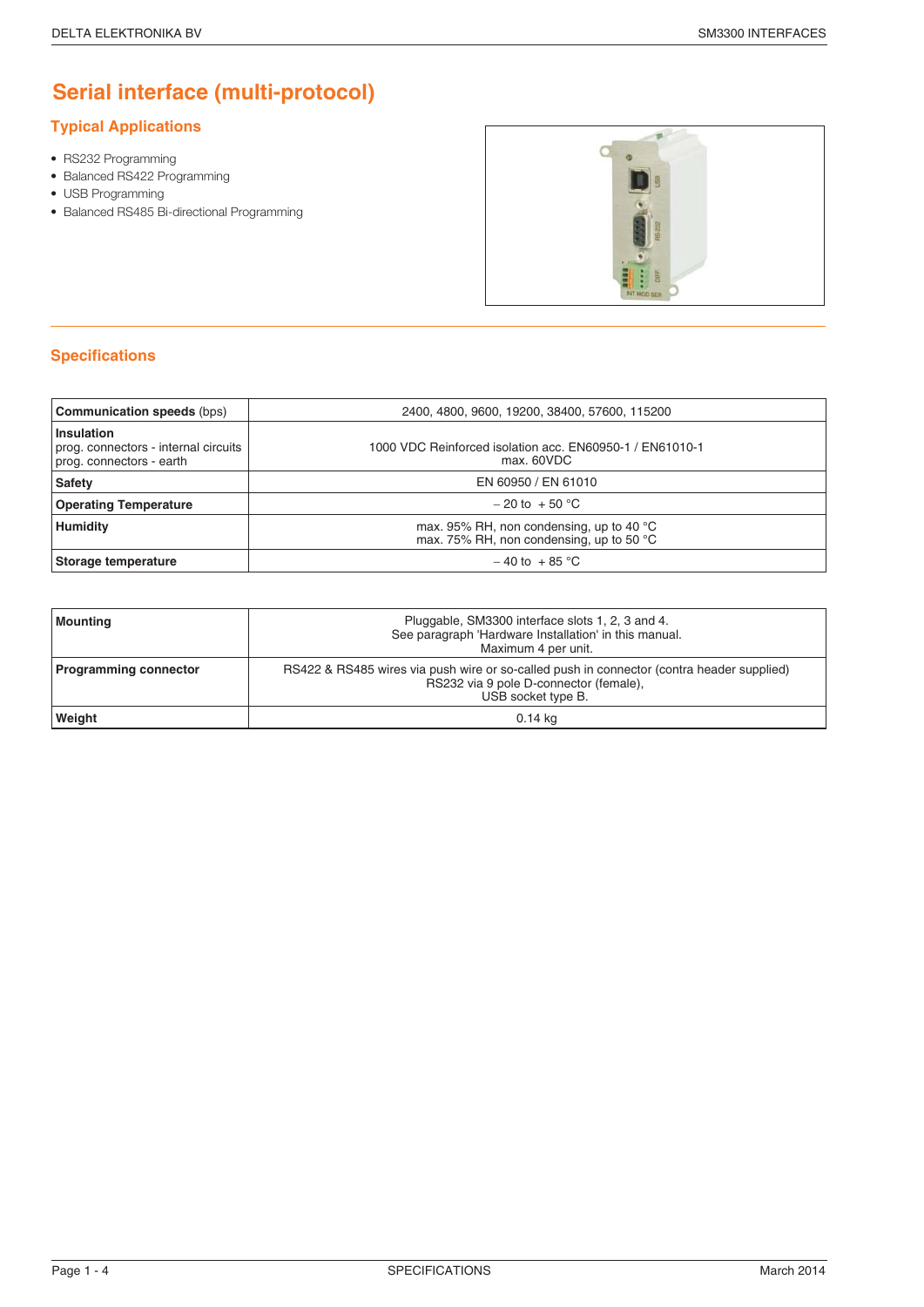## **Digital User I/O**

#### **Typical Applications**

- Hardware triggering of sequences
- Interaction with other equipment
- Stand-alone automation
- Safety or Alarm indications



| Logic inputs 1 8<br>Input range<br>Input impedance<br>Load current +5V | $2 - 30V$<br>$\text{Rin} = 22\text{kOhm}$<br>100 <sub>m</sub> A |
|------------------------------------------------------------------------|-----------------------------------------------------------------|
| Logic outputs 1  8<br>Output type<br>Output impedance                  | Open Drain (True = 0V, False = open)<br>7 Ohm (max 30V/200mA)   |
| المتماشط المتماسا                                                      |                                                                 |

| <b>Insulation</b><br>prog. connectors - internal circuits<br>prog. connectors - earth | 1000 VDC Reinforced isolation acc. EN60950-1 / EN61010-1<br>max. 60VDC                         |
|---------------------------------------------------------------------------------------|------------------------------------------------------------------------------------------------|
| <b>Safety</b>                                                                         | EN 60950 / EN 61010                                                                            |
| <b>Operating Temperature</b>                                                          | $-20$ to $+50$ °C                                                                              |
| <b>Humidity</b>                                                                       | max. 95% RH, non condensing, up to 40 $^{\circ}$ C<br>max. 75% RH, non condensing, up to 50 °C |
| Storage temperature                                                                   | $-40$ to $+85$ °C                                                                              |
|                                                                                       |                                                                                                |

| Mounting                     | Pluggable, SM3300 interface slots 1, 2, 3 and 4.<br>See paragraph 'Hardware Installation' in this manual.<br>Maximum 4 per unit. |
|------------------------------|----------------------------------------------------------------------------------------------------------------------------------|
| <b>Programming connector</b> | User Outputs via 15 pole D-connector High Density (female),<br>User Inputs via 15 pole D-connector High Density (female).        |
| Weight                       | 0.14 kg                                                                                                                          |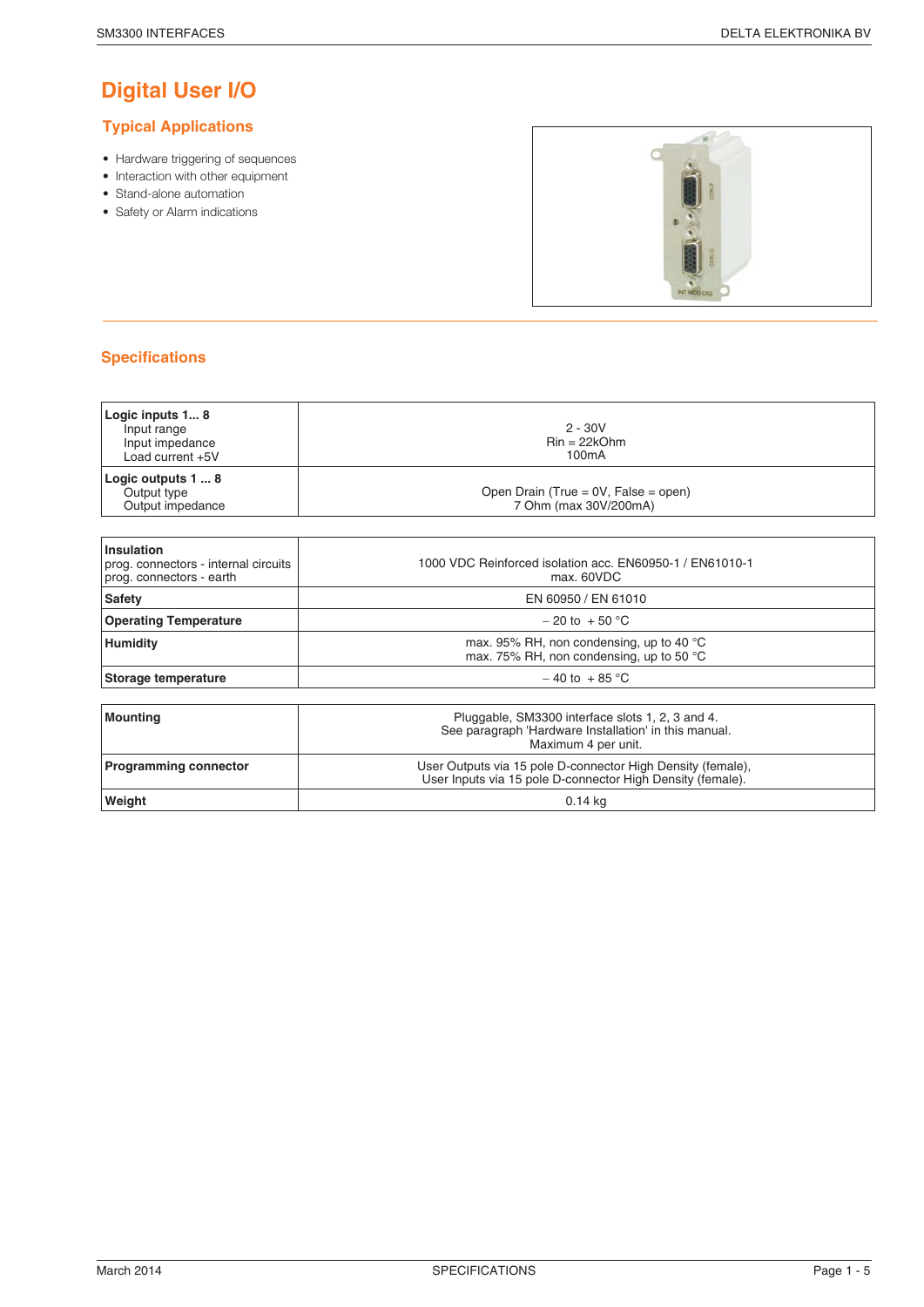## **Isolated Analog Controller interface**

### **Typical Applications**

- Analog programming of voltage and current
- Analog monitoring of voltage and current
- Remote monitoring of the status signals: OverTemp, Limit, PowerSink OverLoad
- Remote Shut down of the power output using a 5V signal



| <b>Analog Programming</b>                                                                                                                  | <b>CV</b>                                                                                                                                                                                                                                                                                                                                                                                          | CC                                                                                                                 |  |  |
|--------------------------------------------------------------------------------------------------------------------------------------------|----------------------------------------------------------------------------------------------------------------------------------------------------------------------------------------------------------------------------------------------------------------------------------------------------------------------------------------------------------------------------------------------------|--------------------------------------------------------------------------------------------------------------------|--|--|
| <b>Programming inputs</b><br>input range<br>accuracy<br>offset<br>temp. coeff. offset<br>input impedance                                   | $0 - 5 V / 0 - 10 V$<br>± 0.2%<br>$-1  +1$ mV (on 5V)<br>10 $\mu$ V / $\degree$ C<br>10 MOhm                                                                                                                                                                                                                                                                                                       | $0 - 5 V / 0 - 10 V$<br>± 0.2%<br>$-1  + 1$ mV (on 5V)<br>10 $\mu$ V / $\degree$ C<br>10 MOhm                      |  |  |
| <b>Monitoring output</b><br>output range<br>accuracy<br>offset<br>temp. coeff. offset<br>output impedance                                  | $0 - 5 V / 0 - 10 V$<br>± 0.2%<br>$-11$ mV (on 5V)<br>$3 \mu V / {}^{\circ}C$<br>2 Ohm / max. 4 mA                                                                                                                                                                                                                                                                                                 | $-5$ V to $+5$ V / - 10 to $+$ 10 V<br>± 0.2%<br>$-11$ mV (on 5V)<br>60 $\mu$ V / $\degree$ C<br>2 Ohm / max. 4 mA |  |  |
| <b>Reference voltage</b>                                                                                                                   |                                                                                                                                                                                                                                                                                                                                                                                                    |                                                                                                                    |  |  |
| on prog. connector<br>$V_{ref}$<br><b>TC</b>                                                                                               |                                                                                                                                                                                                                                                                                                                                                                                                    | 5.114 V $\pm$ 15 mV (Ro = 2 Ohm, max. 4 mA)<br>20 ppm                                                              |  |  |
| +12 V output<br>$V_{0}$<br>on prog. Connector<br>$I_{\text{max}}$<br>$R_{0}$                                                               | $12 V \pm 0.2 V$<br>0.2A<br>5 Ohm                                                                                                                                                                                                                                                                                                                                                                  |                                                                                                                    |  |  |
| <b>Status outputs</b><br>CC - status<br>LIM-status<br>OT.<br>- status<br>PSOL - status<br><b>ACF</b><br>- status<br><b>DCF</b><br>- status | CC - operation<br>$5 V =$ logic 1 (R <sub>o</sub> = 500 Ohm)<br>CV or CC limit<br>$5 V =$ logic 1 $(R_0 = 500 \text{ Ohm})$<br>$5 V = logic 1$ $(R_0 = 500 Ohm)$<br>Over Temperature<br>Power Sink Overload<br>$5 V =$ logic 1 (R <sub>o</sub> = 500 Ohm)<br>$5 V =$ logic 1 (R <sub>o</sub> = 500 Ohm)<br>AC - Fail<br>$2\overline{)}$<br>$5 V =$ logic 1 (R <sub>o</sub> = 500 Ohm)<br>DC - Fail | $\frac{2}{3}$ ) output voltage $\pm$ 5% beyond set point                                                           |  |  |
| <b>Remote ShutDown</b>                                                                                                                     |                                                                                                                                                                                                                                                                                                                                                                                                    | with $+5V$ , 1 mA or relay contact                                                                                 |  |  |
|                                                                                                                                            |                                                                                                                                                                                                                                                                                                                                                                                                    |                                                                                                                    |  |  |
| Insulation<br>prog. connector - internal circuits<br>prog. connector - earth                                                               | 1000 VDC Reinforced isolation acc. EN60950-1 / EN61010-1<br>max. 60VDC                                                                                                                                                                                                                                                                                                                             |                                                                                                                    |  |  |
| <b>Safety</b>                                                                                                                              | EN 60950 / EN 61010                                                                                                                                                                                                                                                                                                                                                                                |                                                                                                                    |  |  |
| <b>Operating Temperature</b>                                                                                                               | $-20$ to $+50$ °C                                                                                                                                                                                                                                                                                                                                                                                  |                                                                                                                    |  |  |
| <b>Humidity</b>                                                                                                                            | max. 95% RH, non condensing, up to 40 °C<br>max. 75% RH, non condensing, up to 50 °C                                                                                                                                                                                                                                                                                                               |                                                                                                                    |  |  |
| <b>Storage temperature</b>                                                                                                                 |                                                                                                                                                                                                                                                                                                                                                                                                    | $-40$ to $+85$ °C                                                                                                  |  |  |
|                                                                                                                                            |                                                                                                                                                                                                                                                                                                                                                                                                    |                                                                                                                    |  |  |

| Mounting                     | Pluggable, SM3300 interface slots 2, 3, 4.            |  |
|------------------------------|-------------------------------------------------------|--|
|                              | See paragraph 'Hardware Installation' in this manual. |  |
|                              | Note1: cannot be plugged in slot1                     |  |
|                              | Note2: max 1pcs MOD INT ANA per unit.                 |  |
| <b>Programming connector</b> | 15 pole D-connector (female)                          |  |
| Weight                       | 0.14 ka                                               |  |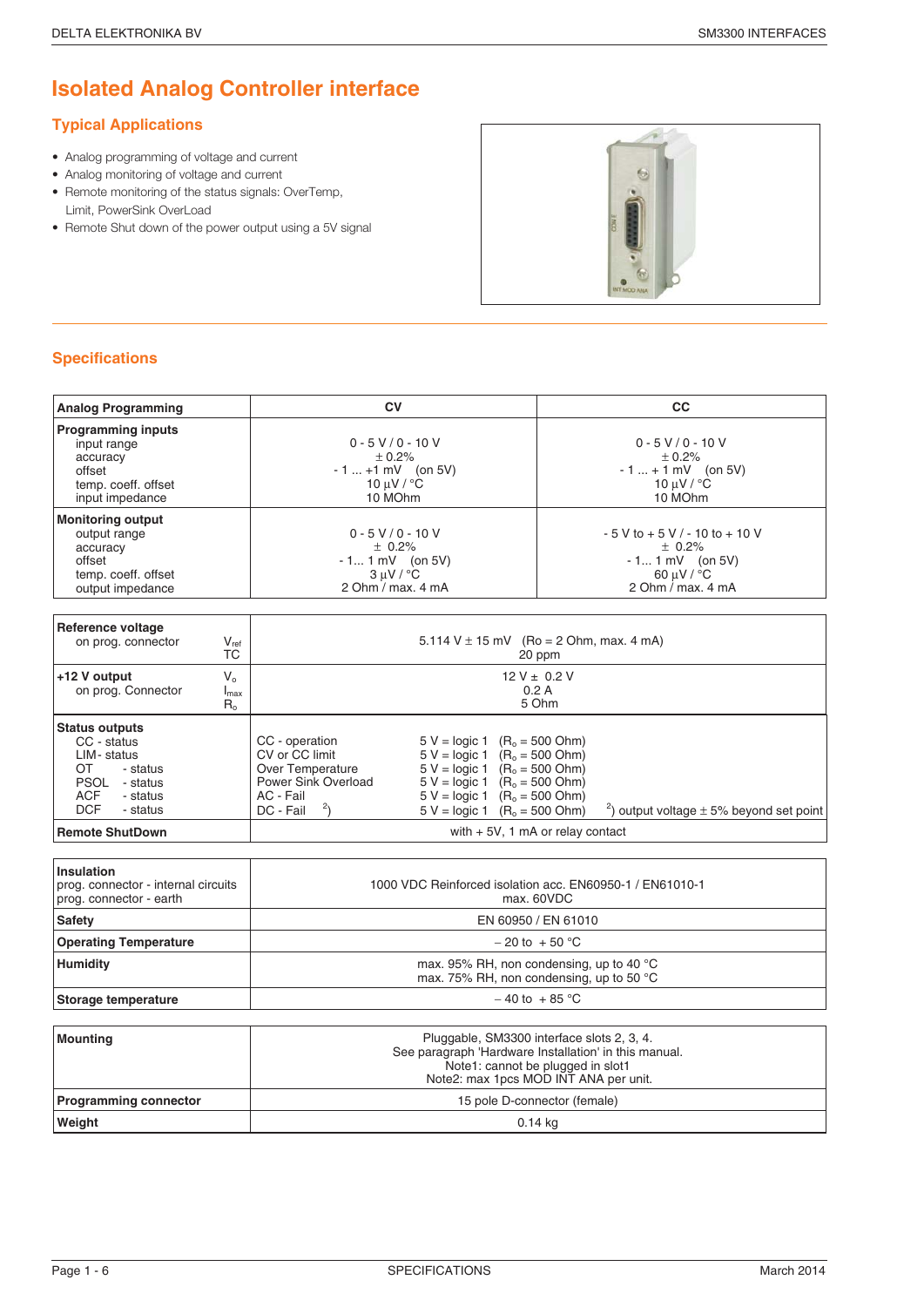### **2 SAFETY INSTRUCTIONS SM3300 Interfaces**

#### **1 Caution**

The following safety precautions must be observed during all phases of operation, service and repair of this equipment. Failure to comply with the safety precautions or warnings in this document violates safety standards of design, manufacture and intended use of this equipment and may impair the built-in protections within. Delta Elektronika shall not be liable for user's failure to comply with these requirements.

#### **2 Installation Category**

The Delta Elektronika power supplies have been evaluated to installation category II (Over voltage category II).

#### **3 Grounding of Mains Input**

This product is a safety Class 1 instrument. To minimize shock hazard, the instrument chassis must be connected to the AC Power Supply mains through a three or four conductor power cable for resp. a single or three phase unit, with the ground wire firmly connected to an electrical ground (safety ground) at the power outlet.

For instruments designed to be hard-wired to supply mains, the protective earth terminal must be connected to the safety electrical ground before another connection is made. Any interruption of the protective ground conductor, or disconnection of the protective earth terminal will cause a potential shock hazard that might cause personal injury.

#### **4 Grounding of Power Output**

If the output of a unit is specified to deliver maximum 60VDC, and either the negative or positive power output is grounded, the voltage on the power outputs and sense connections can be considered safe.

#### **Warning:**

When the positive power output can exceed 60VDC in respect to the negative output, additional external measures must be taken to ensure safety isolation of the power outputs and sense connections.

#### **Warning:**

When the negative power output of the unit can exceed 60VDC / 42.4Vpk in respect to ground, additional external measures must be taken to ensure safety isolation of the power outputs and sense connections.

The standard LAN and Interlock connectors and optional interfaces are at ground level and can be considered safe if the negative power output of the unit does not exceed 1000VDC / 707Vpk in respect to ground.

**Caution 1:** If a low voltage unit has both power outputs floating, or if the output is in series with an external high AC or DC voltage, the negative power output can exceed the safe value in respect to ground as specified in the above warning!

**Caution 2**: Although a high voltage unit is set to a safe voltage below 60VDC, for safety it must always be considered as high voltage unit! Wrong operation, a programming error or an external defect can result in an unsafe high output voltage.

For more information and schematics regards Grounding and Safety, see the special application note "Safe operation of a power supply" on the Delta Elektronika website.

#### **5 Fuses**

Fuses must be changed by authorized Delta Elektronika service personnel only, for continued protection against risk of fire.

#### **6 Input Ratings**

Do not use an AC Supply which exceeds the input voltage and frequency rating of this instrument. The input voltage and frequency rating of the Delta Elektronika power supply series are stated in de accompanying datasheet.

#### **7 Live Circuits**

Operating personnel must not remove the instrument cover. No internal adjustment or component replacement is allowed by non Delta Elektronika qualified personnel. Never replace components with the power cable connected. To avoid injuries, always disconnect power, discharge circuits and remove external voltage sources before touching components.

#### **8 Parts Substitutions & Modifications**

Parts substitutions and modifications are allowed by authorized Delta Elektronika service personnel only. For repairs or modifications the unit must be returned to a Delta Elektronika service facility.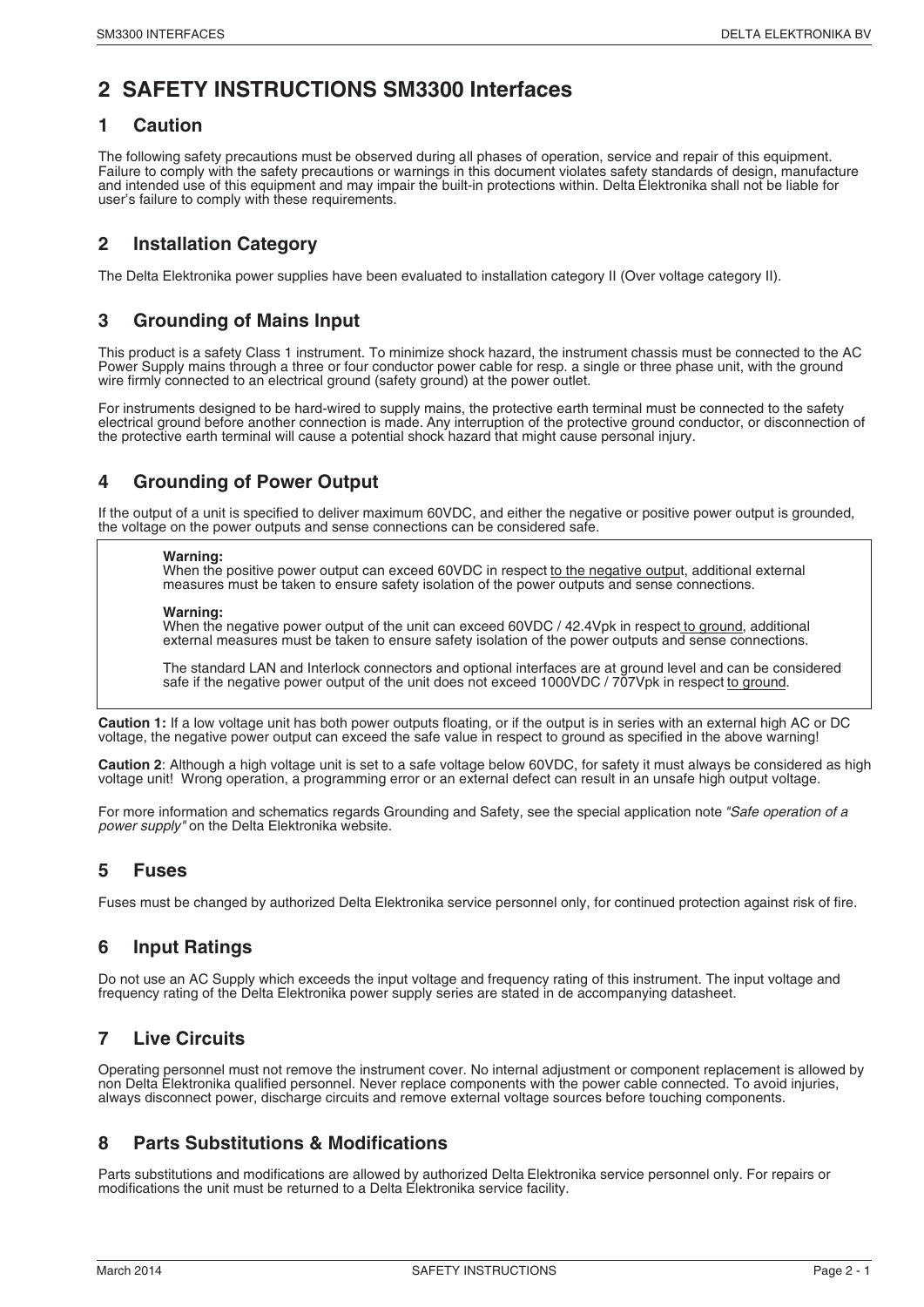#### **9 Removal of (safety) covers**

Safety cover(s) are used to cover potentially hazardous voltages. Observe the following when removing safety cover(s): •

- Switch off the unit.
- Disconnect the unit from the mains supply. •
- Wait for 3 minutes to allow internal capacitors to discharge. •
- Unscrew the screws and remove the cover(s). •
- Always place the cover(s) back before connecting the unit to the mains supply again.

#### **10 Environmental Conditions**

The Delta Elektronika power supplies safety approval applies to the following operating conditions: •

- Indoor use •
- Ambient temperature : −20 to 50 °C •
- Maximum relative humidity  $\therefore$  95%, non condensing, up to 40 °C
- : 75%, non condensing, up to 50 °C
- Altitude: up to 2000 m •
- Pollution degree 2



Caution risk of electrical Shock



Instruction manual symbol. The instrument will be marked with this symbol when it is necessary for the user to refer to the instruction manual



Protective ground conductor terminal

**o** Off (supply)

**I** On (supply)

**11 Canada**



This product has been tested to the requirements of CAN/CSA-C22.2 No. 61010-1, second edition, including Amendment 1, or a later version of the same standard incorporating the same level of testing requirements

### **WEEE (Waste Electrical & Electronic Equipment)**

### **1 Correct Disposal of this Product**

Applicable in the European Union.



This marking shown on the product, its packing or its literature indicates that it should not be disposed with other wastes at the end of its working life, but should be collected separately to recycle it responsibly to promote the sustainable reuse of material resources.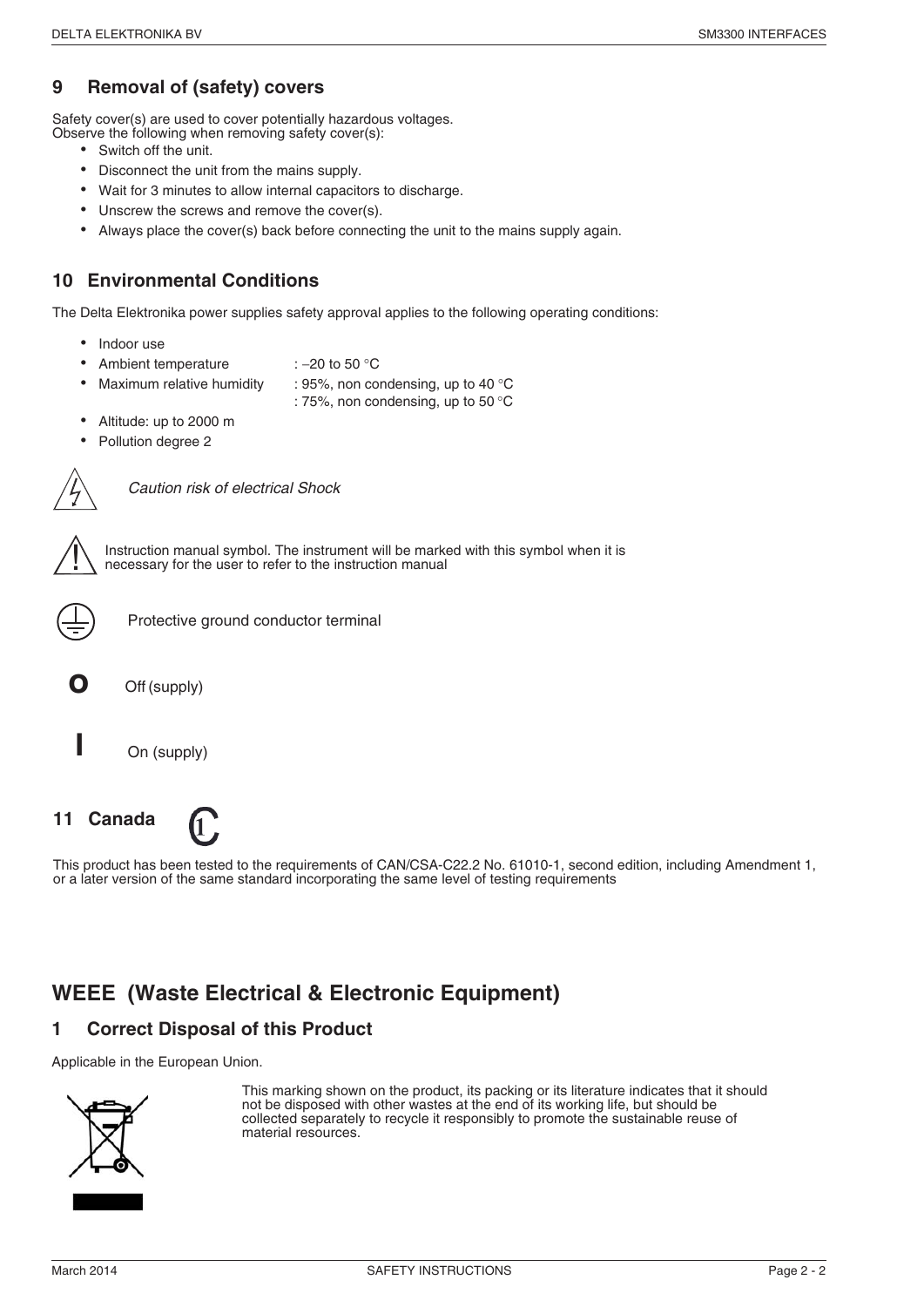### **3 SIMULATION INTERFACE**

#### 1 **CONDENSATION**

- During normal operation, humidity will not harm the interfaces, provided the air is not aggressive. The heat normally produced in the power supply will keep it dry.
- Avoid condensation inside the interfaces, break-down could be the result. Condensation can occur during a period the power supply has been switched off (or operating at no load) and the ambient temperature is increasing. Always allow the power supply to dry before switching it on again.

#### 2 **TEMPERATURE & COOLING**

- The storage temperature range is  $-40$  to  $+85$  °C.
- The operating temperature range is –20 to +50 °C.But this temperature range only holds when the air-intake and air-outlet of the power supply are unobstructed and the temperature of the air-intake is not higher than +50 °C.
- When the power supply is mounted in a cabinet, please note that the temperature of the air-intake should be kept low and avoid a short circuit in the airflow i.e. the hot air leaving the air-outlet entering the air-intake again.
- Please note: a lower temperature extends the life of the interface.

#### 3 **FIRMWARE**

- Before hardware installation of the interface, check the firmware package is P0114 or higher. In the front menu, go to: SYSTEM INFO -> UNIT-> VERSION.
- If an update is required, refer to the SM3300 unit manual how to do this.

#### 4 **HARDWARE INSTALLATION**

Warning! Never make connections to the Power Input, the Power Output or the Sense Connector when the SM3300 unit is connected to the mains supply!

Safety covers are used to cover these in- and outputs.

#### INSERT INTERFACE IN THE UNIT

- Switch off the unit.
- Disconnect the unit from the mains supply.
- Wait for 3 minutes to allow internal capacitors to discharge.
- Select a none used slot at the rear side.
- The Interface can be inserted in slot 2, 3 or 4. See figure 3 1. The simulation interface cannot be used in combination with an analog interface. Please remove the analog interface if installed, be-
- fore using the simulation interface
- Unscrew the 2 torx T10 screws and remove the slot cover.
- Insert the interface and place the 2 screws back to secure the interface.

#### 5 **UNIT CONFIGURATION**

- The unit will automatically detect the new inserted interface.
- The interface icon will be shown in the display, see fig 3 2.
- For programming the voltage and/or current via the interface, set the correct source for CV and CC respectively, see below example.

For example the interface is assembled in slot2. To program the CV-settings via this interface, via the front menu go to CONFIGURATION -> SOURCE -> Vsettings and set it to Slot2.

To program also the CC-settings via this interface, go to CONFIG-URATION -> SOURCE -> Isettings and also set it to Slot2.

Instead of doing this via the Front Menu, the source can also be set via the web interface or via Ethernet commands if the unit is connected to the network via LAN.

• To configure the simulation interface, the power supply must be connected to the network via LAN.

#### 6 **PHOTOVOLTAIC SIMULATION**

#### 6.1 CONFIGURATION PARAMETERS

• to simulate a photovoltaic curve some reference parameters are required. these parameters are often specified by manufacturers of photovoltaic panels. the parameters required for the simulation interface should be values under stc. stc specifies a temperature of 25 °c and an irradiance of 1000 w/m2 with an air mass 1.5 (am1.5) spectrum. figure 3 - 3 shows an example photovoltaic curve with the relevant parameters names. see table 3 -1 for an overview of all reference parameters that are required.



*fig. 3 - 1 Positions for the INT MOD SIM.*



*fig. 3 - 2 Position of the interface icon in the unit display.*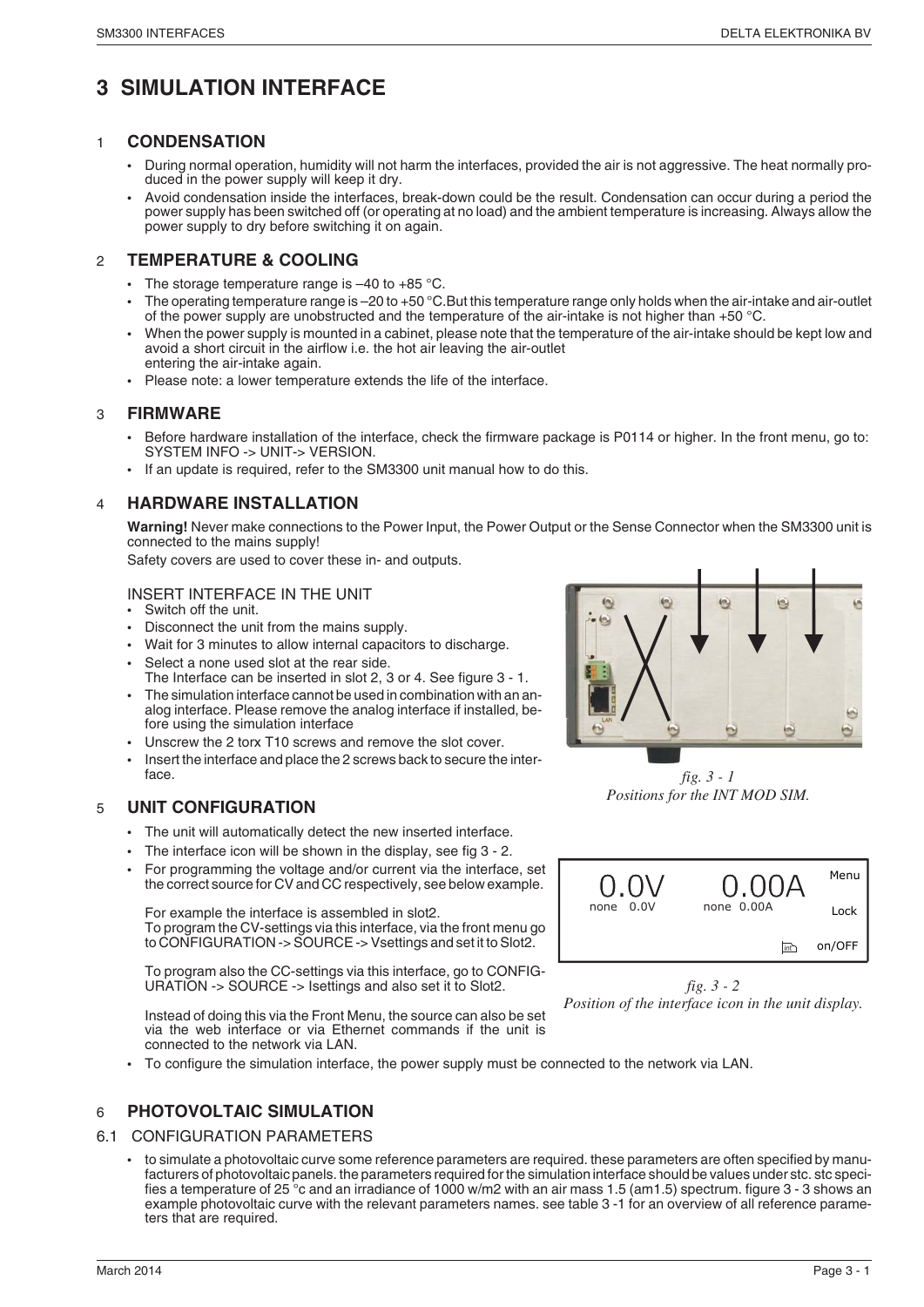

| Name                            | <b>Description</b>                                              | Unit             |
|---------------------------------|-----------------------------------------------------------------|------------------|
| $\mathsf{T}_{\mathsf{stc}}$     | Temperature at STC                                              | °C               |
| G <sub>stc</sub>                | Irradiance at STC                                               | W/m <sup>2</sup> |
| $V_{\mathsf{mpp,stc}}$          | Maximum Power Point voltage                                     |                  |
| I <sub>mpp,stc</sub>            | Maximum Power Point current                                     | A                |
| $V_{oc,stc}$                    | Open Circuit voltage                                            |                  |
| $I_{\text{SC,}stc}$             | <b>Short Circuit current</b>                                    | А                |
| $l_{c}$ (lsc)                   | Temperature coefficient for the current, sometimes called alpha | $\%$ /°C         |
| $\mathsf{I}_{\mathsf{C}}$ (Voc) | Temperature coefficient for the voltage, sometimes called beta  | $\%$ /°C         |

#### *table 3 - 1*

• To simulate a photovoltaic curve based on the reference parameters described above, some panel parameters are required. These parameters are specified in Table 3- 2.

| <b>Name</b>                | <b>Description</b>                                                                                                               | Unit             |
|----------------------------|----------------------------------------------------------------------------------------------------------------------------------|------------------|
| Technology                 | The type of technology used in the photovoltaic panel, at this moment only<br>polycrystalline (cSi) and Thin Film are supported. |                  |
| $T_{\text{ov}}$            | The temperature of the photovoltaic panel for the simulation.                                                                    | ℃                |
| $\mathsf{G}_{\mathsf{pv}}$ | The irradiance on the photovoltaic panel for the simulation.                                                                     | W/m <sup>2</sup> |

*table 3 - 2*

#### 6.2 DYNAMIC EFFICIENCY TEST

- The simulation module can run a dynamic mppt efficiency test as specified in the EN50530 annex B. To run this test extra parameters are required. These parameters are specified in table 3- 3.
- The dynamic efficiency test uses the same configuration parameters as described in chapter , but varies the irradiation levels of these parameters specified in Table 3- 3.

| Name              | <b>Description</b>                                                                                              | Unit             |
|-------------------|-----------------------------------------------------------------------------------------------------------------|------------------|
| $G_{\text{high}}$ | The irradiance at high level                                                                                    | W/m <sup>2</sup> |
| $G_{\text{low}}$  | The irradiance at low level                                                                                     | W/m <sup>2</sup> |
| Start-up time     | The initial time for the test to be at low level, this gives the mpp tracker to start up and<br>s<br>stabilize. |                  |
| Ramp up           | Time taken to ramp up to high intensity<br>s                                                                    |                  |
| Dwell high        | The time how long the test must stay at high level                                                              | s                |
| Ramp down         | Time taken to ramp down to low intensity                                                                        |                  |
| Dwell low         | The time how long the test must stay at low level.                                                              |                  |
| Repetitions       | The number of repetitions the test must take.                                                                   |                  |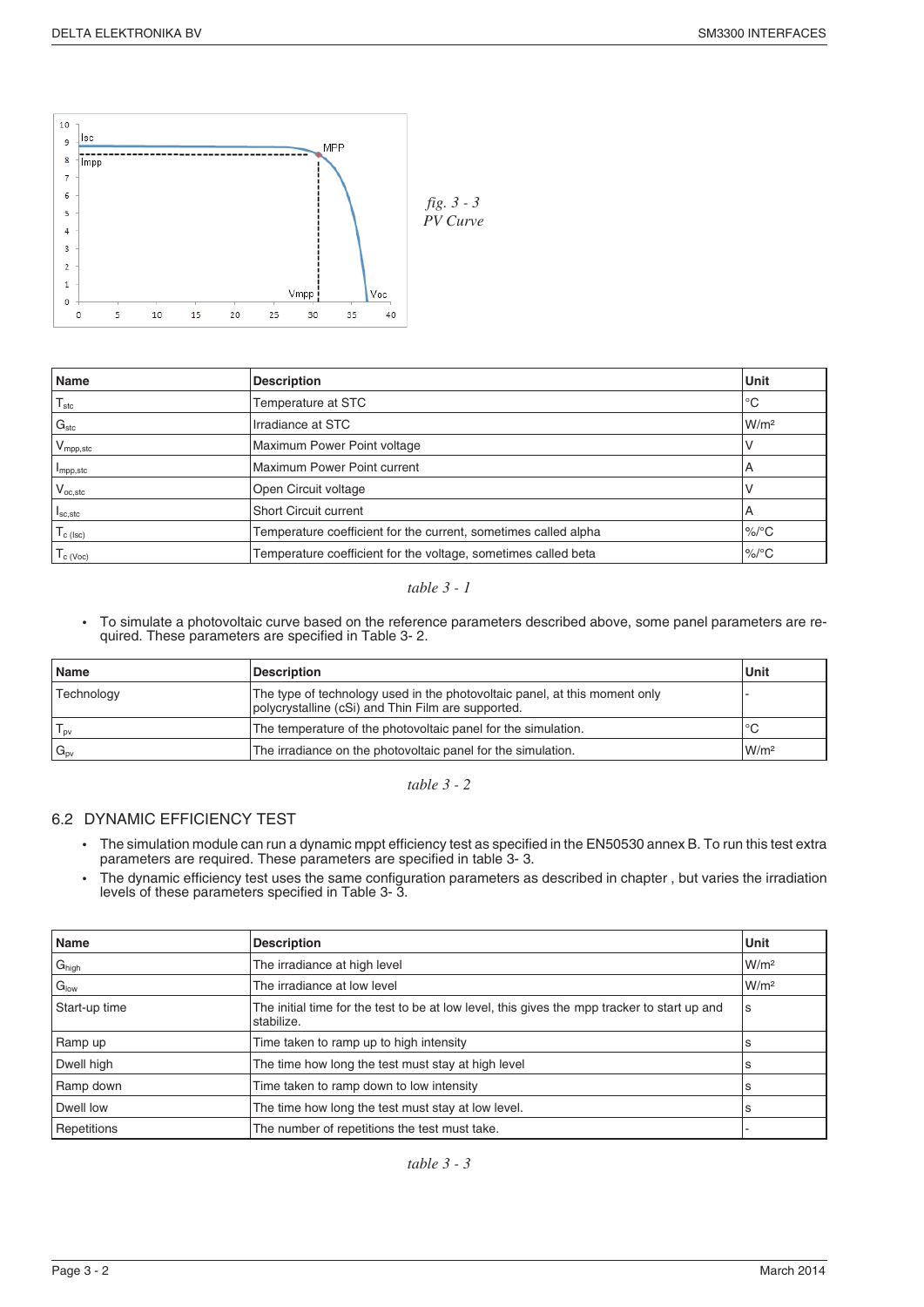#### 6.3 TABLE MODE

- The simulation interface also supports a table mode. With this table mode it is possible to simulate a custom curve. Or simulate a photovoltaic curve existing of multiple panels in series where some panels are shaded. In table mode the simulation module uses a table of 128 data points to program the current of the power supply.
- It is possible to calculate a partially shaded photovoltaic curve with the desktop application. The resulting table can be exported to a csv (comma separated value) file.
- Custom or calculated tables are programmable via the desktop application.

#### 6.4 DESKTOP APPLICATION

- All the parameters required for photovoltaic simulation can be configured using the desktop application which is supplied on a CD with the simulation module. The CD can also be downloaded from http://www.delta-elektronika.nl/
- When the application is started, it will show the welcome screen, it will query a list of power supplies with a simulation interface installed. Select the power supply form the drop down list and connect. Or enter a IP address and connect. Select the desired simulation type after this and click start, after which the corresponding application will start. Figure 3 - 4 shows the "welcome screen".

| <b>Simulation Interface</b><br>δ | Please select or enter the IP address of the device and connect.<br>Ÿ<br>Connect |   |
|----------------------------------|----------------------------------------------------------------------------------|---|
|                                  | Simulation Type:                                                                 |   |
|                                  | ◯ Table Mode                                                                     |   |
| 000<br>61                        | Photovoltaic simulation<br>◯ Internal resistance                                 | V |
|                                  | O Leadless sensing<br>○ Foldback current<br>Start                                |   |
|                                  |                                                                                  |   |
|                                  |                                                                                  |   |
|                                  | <b>DELTAELEKTRONIKA</b><br>DC POWER SUPPLIES                                     |   |

*fig. 3 - 4 Welcome screen*

• In the photovoltaic simulation the parameters for the photovoltaic simulation can be configured. The application also renders the photovoltaic curve calculated with the entered values. The application reads the voltage and current measurements of the power supply and displays these in the graph. Figure 3 - 5 shows the "Photovoltaic Simulation" application.



*fig. 3 - 5 Photovoltaic Simulation*

- To calculate a new photovoltaic curve, enter all required parameters and click 'Calculate'. If one of the parameters changes in the window, the calculation will automatically take place.
- The simulation module in the connected power supply stores the parameters in its memory, to get these parameters click 'Load'. When you accept the following dialog, the parameters from the simulation module are filled in the application.
- To store new parameters in the simulation module, click 'Write'. The new parameters are now stored in the simulation module.
- The simulation mode can be changed under the Tools section of the menu bar. In the 'Photovoltaic Simulation' window these modes are 'Single Panel', 'Multiple Panels' and 'Dynamic efficiency'. When the simulation mode is changed, the output of the power supply is switched off.
- In 'Single Panel' mode, it is possible to simulate a single photovoltaic curve.
- In 'Multiple Panel' mode, calculation of an array of panels is possible.
- In 'Dynamic efficiency' mode, it is possible to start a dynamic efficiency test.
- Be sure to store the new reference parameters and dynamic test settings to the simulation module before starting the dynamic efficiency test.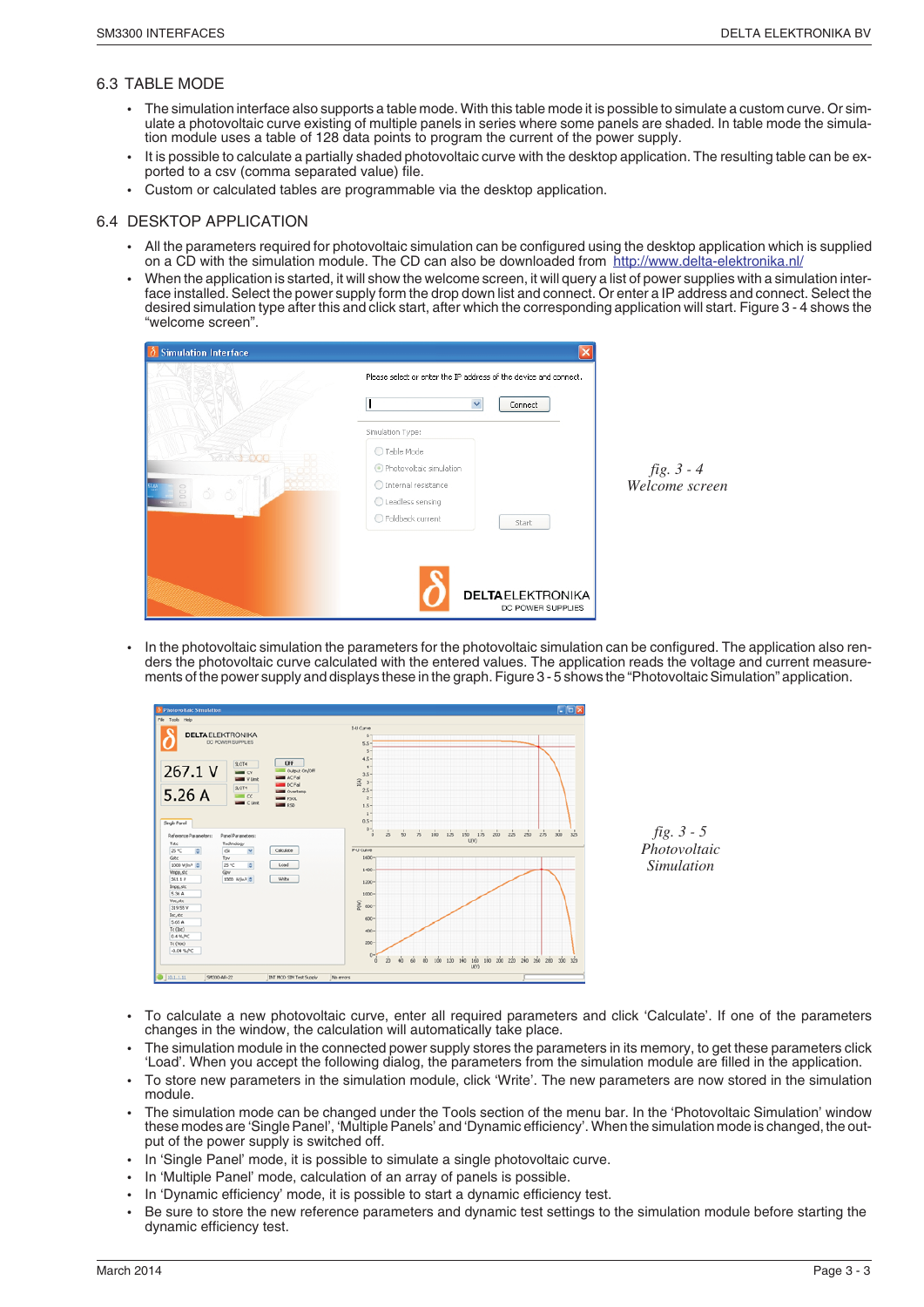### 7 **TABLE SIMULATION**

- The simulation interface can simulate a custom curve based on a table as described in chapter . A separate application is available specifically for this mode.
- With this application it is possible to manage, load and write tables from and to the simulation interface.
	- The application can read 'csv' files. To use this feature please use the following format:
		- o The columns must be separated by a comma (,).
		- o The rows must be separated by a new line.
		- o The first row must contain Index, Voltage and Current in that order.
		- o The first index must contain zero for either the voltage- or the current settings, where the last index must contain zero for the opposite.
		- o The voltage values can only increment or decrement in value for the whole table.
		- o See the following example:

|      | Index, Voltage, | Current |
|------|-----------------|---------|
| 0,   | 36.96,          | 0.000   |
| 1,   | 36.95,          | 0.069   |
| 2,   | 36.93,          | 0.139   |
|      |                 |         |
|      |                 |         |
|      |                 |         |
| 125, | 28.00,          | 8.661   |
|      | 126, 26.50,     | 8.731   |
| 127, | 0.00.           | 8.800   |

*table 3 - 4*

#### 8 **INTERNAL RESISTANCE SIMULATION**

- The simulation interface can simulate an internal resistance with a maximum value depending on the type of power supply.
- The settings for the internal resistance can be configured trough the web interface. Within the interfaces page.
- The internal resistance simulation is very sensitive to high capacitive loads. A slow setting is available in the web interface if the simulation is unstable.
- The internal resistance simulation is a correction of any other programming source. For example you can set the voltage and current with the front knobs, set an internal resistance value trough the web interface, and the simulation interface automatically corrects the output voltage.

#### 9 **LEADLESS SENSING SIMULATION**

- The simulation interface can automatically compensate for voltage drops over the leads without using sense leads. This simulation type has three different modes:
	- o Calculate resistance: In this mode the resistance of the cable is calculated by means of the materials electrical resistivity, length and the cross sectional area.
	- $\circ$  Measure voltage drop: In this mode the user must measure the voltage on the output terminals of the power supply, the voltage on the terminals of the load, and the corresponding current.
	- Measure resistance: In this mode the user must measure the resistance of the leads.
	- All these operating modes are limited by the maximum configurable resistance as specified.
- The settings for the leadless sensing simulation can be configured trough the web interface. Within the interfaces page.
- The leadless sensing simulation is a correction on any other programming source. For example you can set the voltage and current with the front knobs, set a leadless sensing resistance value trough the web interface, and the simulation interface automatically corrects the output voltage.

#### 10 **FOLDBACK CURRENT SIMULATION**

- The simulation interface can simulate foldback current limiting behavior to provide a higher level of protection for DUT's. In foldback current limiting the power supply will fold back, after being a specified time in constant current mode, to a predefined current setting. Figure 3 - 6 shows an example of this current limit behavior.
- The foldback current simulation can also be used to simulate a foldforward current limit.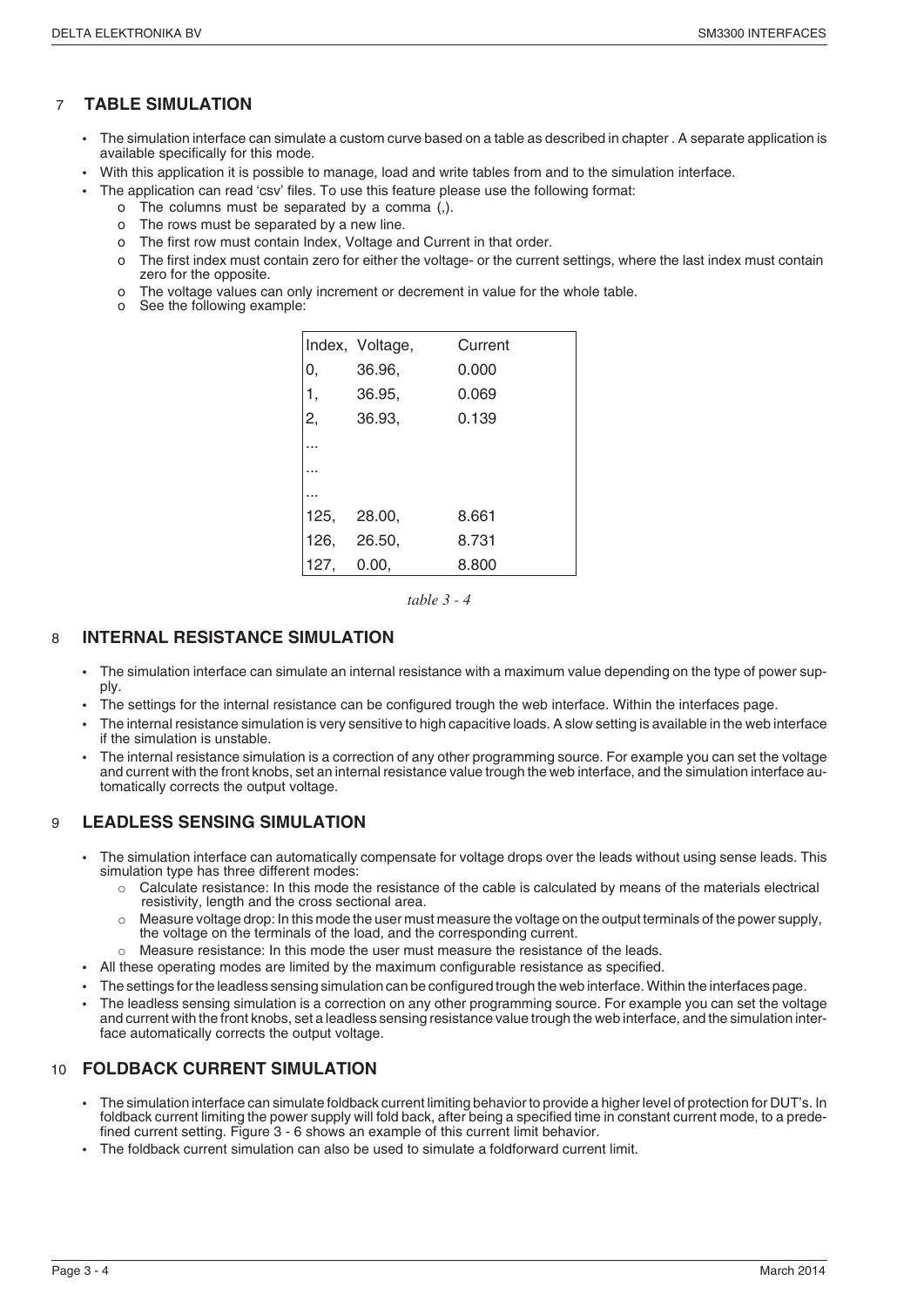

#### 11 **TROUBLE SHOOTING**

#### 11.1 INTERFACE IS NOT DETECTED

- Check the interface is in slot 2, 3 or 4, not in slot 1.
- Check that there is only one simulation interface installed, and no analog interface.
- Check the firmware version as specified in chapter 3.3
- 11.2 INTERFACE IS PROGRAMMING ZERO
	- Check the power supply programming source is the correct slot.
	- Check the simulation interface is in the corresponding simulation type and simulation mode.
	- Check the simulation interface configuration. When the simulation type has been changed, all settings are cleared to prevent unpredictable behavior.

#### 11.3 INTERFACE DOES NOT CORRECT THE OUTPUT VOLTAGE OR CURRENT

- Check if the simulation type is enabled.
- Check the simulation interface settings.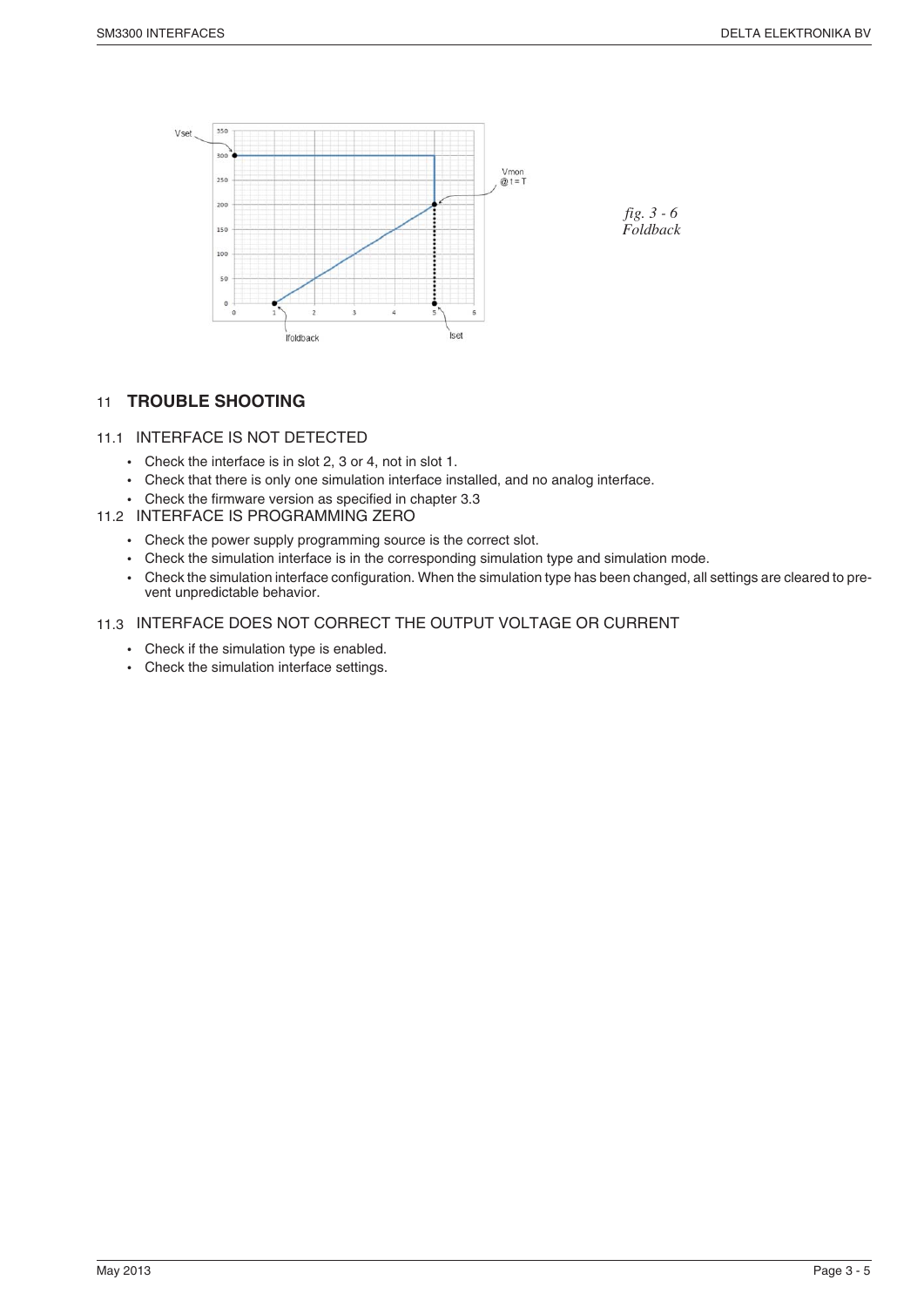### **4 ISOLATED CONTACTS**

**Warning!** carefully read the chapter "Safety Instructions" in this manual before connecting or operating the unit!

#### 1 **CONDENSATION**

- During normal operation, humidity will not harm the interfaces, provided the air is not aggressive. The heat normally produced in the power supply will keep it dry.
- Avoid condensation inside the interfaces, break-down could be the result. Condensation can occur during a period the power supply has been switched off (or operating at no load) and the ambient temperature is increasing. Always allow the power supply to dry before switching it on again.

#### 2 **TEMPERATURE & COOLING**

- The storage temperature range is  $-40$  to  $+85$  °C.
- The operating temperature range is  $-20$  to  $+50$  °C. But this temperature range only holds when the air-intake and air-outlet of the power supply are unobstructed and the temperature of the air-intake is not higher than +50 °C.
- When the power supply is mounted in a cabinet, please note that the temperature of the air-intake should be kept low and avoid a short circuit in the airflow i.e. the hot air leaving the air-outlet entering the air-intake again.
- Please note: a lower temperature extends the life of the interface.

#### 3 **FIRMWARE**

- Before hardware installation of the interface, check the firmware package is P0114 or higher. In the front menu, go to: SYSTEM INFO -> UNIT-> VERSION.
- If an update is required, refer to the SM3300 unit manual how to do this.

#### 4 **HARDWARE INSTALLATION**

**Warning!** Never make connections to the Power Input, the Power Output or the Sense Connector when the SM3300 unit is connected to the mains supply!

Safety covers are used to cover these in- and outputs.

- INSERT INTERFACE IN THE UNIT
- Switch off the unit.
- Disconnect the unit from the mains supply.
- Wait for 3 minutes to allow internal capacitors to discharge.
- Select a none used slot at the rear side.
- The Interface can be inserted in any free slot 1...4. See figure 4 - 1.
- Unscrew the 2 torx T10 screws and remove the slot cover.
- Insert the interface and place the 2 screws back to secure the interface.

#### CONNECT INTERFACE

- The available connectors on this interface are push wire or so-called push in connectors. Relay 1 & 2 and relay 3 & 4 via a 6 pole connector. Interlock & Enable via a 3 pole connector, see fig. 6 -2.
- Use cables with an internal wiring with a diameter of 0.3 ... 0.5mm<sup>2</sup> and with a sufficient voltage rating for the voltage of the circuit.
- With regards Safety, the connectors are at the level of Protective Earth.
- Connect the mains supply again and check all the safety covers are installed.
- Switch on the unit.

The LED indicated in fig. 4-2 will light up.



*fig. 4 - 1 All positions are valid for the INT MOD CON.*





*All four Relay and Interlock/Enable connections are made via push wire or so-called push in connectors.*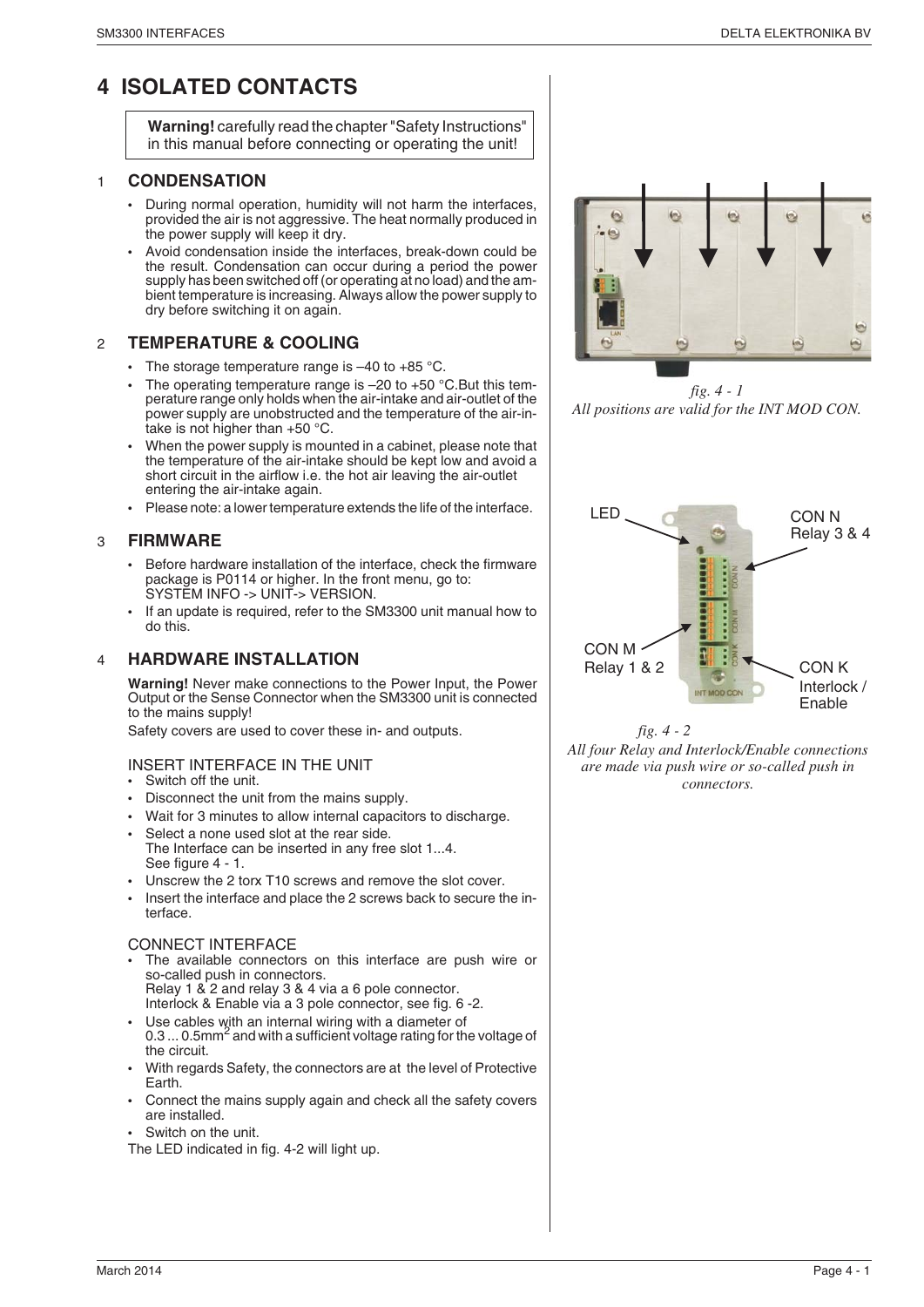#### 5 **UNIT CONFIGURATION**

- The unit will automatically detect the new inserted interface.
- The interface icon will be shown in the display, see fig 4 3.

#### 6 **RELAY CONTACTS & INTERLOCK**

- This interface provides 4 changeover relay contacts, an Interlock (additional to the standard SM3300 Interlock) and an Enable input. The Relay contacts can be controlled / monitored by Ethernet commands. The Interlock and Enable input can be monitored by Ethernet commands. Refer to section 5.6 for the commands.
- Refer to the Delta Elektronika programming manual for Ethernet (section 5.6) for commands. The manual is stored inside every SM3300 unit and can be downloaded via the web interface. Also can it be downloaded from www.DeltaPowerSupplies.com.

#### RELAY CONTACTS (CON M & CON N)

Relay contacts are as described below, during power off and when not set. The relay contacts can handle a maximum contact voltage of 60VDC. The maximum continuous current is 2A.

Pinning CON M :

- 6 = Relay 1 NC
- 5 = Relay 1 NO
- $4 =$  Relay 1 Common
- $3 =$ Relay 2 NC
- $2 =$ Relay 2 NO
- 1 = Relay 2 Common

Pinning CON N :

- $6 =$  Relay 3 NC
- $5 =$  Relay 3 NO
- 4 = Relay 3 Common
- $3$  = Relay 4 NC
- $2 =$ Relay 4 NO
- 1 = Relay 4 Common

#### INTERLOCK & ENABLE (CON K)

- The Interlock input (pin 1) is initially connected to pin 3 (common). Replace the link by two wires and a switch (for example a cabinet door switch) when its function is required.
- The Enable input (24V, pin 2) impedance is approximately 12kOhm and has a working range of 15V - 30V. Connect the common of the external voltage to pin 3.
- The Interlock and the Enable can not be used simultaneously.
- All interlocks should be valid.

Pinning CON K:

- 3 = Common
- $2$  = Enable  $1 =$  Interlock

#### 7 **TROUBLE SHOOTING**

INTERLOCK SYMBOL DISPLAYED

- Check the unit's standard interlock connection
- Check Interlock / enable connection on CON K.

#### 8 **CALIBRATION**

• Calibration of the interface is not applicable.





*fig 4 -3 Position of the interface icon in the unit display.*



*fig. 4 - 4 Pinning of CON M and N.*







**CON M** 



*Pinning of CON M and N.*



*Interlock contact (door switch)*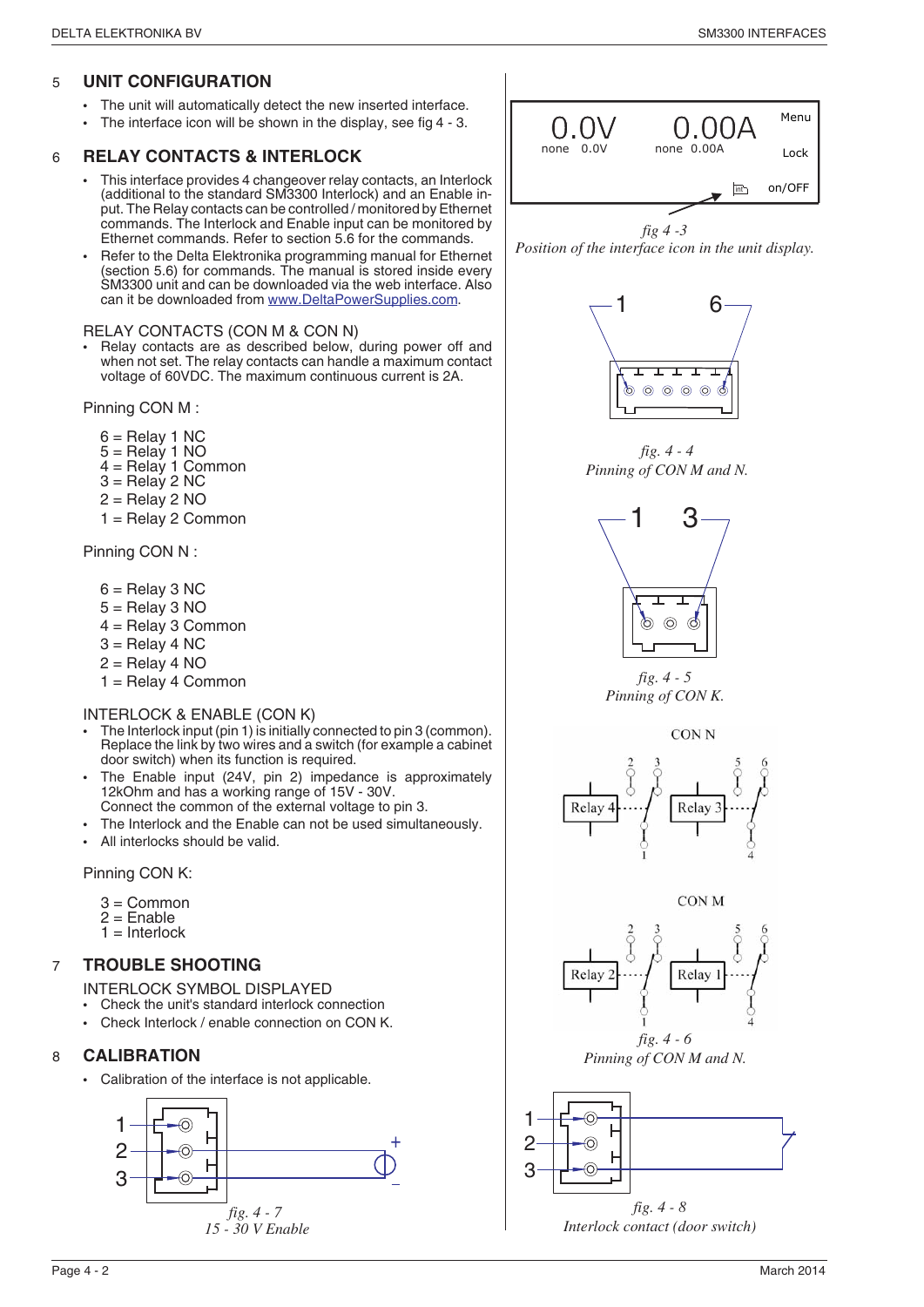### **5 SERIAL INTERFACE**

**Warning!** carefully read the chapter "Safety Instructions" in this manual before connecting or operating the unit!

#### 1 **CONDENSATION**

- During normal operation, humidity will not harm the interfaces, provided the air is not aggressive. The heat normally produced in the power supply will keep it dry.
- Avoid condensation inside the interfaces, break-down could be the result. Condensation can occur during a period the power supply has been switched off (or operating at no load) and the ambient temperature is increasing. Always allow the power supply to dry before switching it on again.

#### 2 **TEMPERATURE & COOLING**

- The storage temperature range is  $-40$  to  $+85$  °C.
- The operating temperature range is  $-20$  to  $+50$  °C. But this temperature range only holds when the air-intake and air-outlet of the power supply are unobstructed and the temperature of the air-intake is not higher than +50 °C.
- When the power supply is mounted in a cabinet, please note that the temperature of the air-intake should be kept low and avoid a short circuit in the airflow i.e. the hot air leaving the air-outlet entering the air-intake again.
- Please note: a lower temperature extends the life of the interface.

#### 3 **FIRMWARE**

- Before hardware installation of the interface, check the firmware package is P0114 or higher. In the front menu, go to: SYSTEM INFO -> UNIT-> VERSION.
- If an update is required, refer to the SM3300 unit manual how to do this.
- **Warning!:** never update with the serial interface inside the unit. first remove the interface, do the upgrade and then place the interface back in position.

#### 4 **HARDWARE INSTALLATION**

**Warning!** Never make connections to the Power Input, the Power Output or the Sense Connector when the SM3300 unit is connected to the mains supply!

Safety covers are used to cover these in- and outputs.

#### INSERT INTERFACE IN THE UNIT

- Switch off the unit.
- Disconnect the unit from the mains supply.
- Wait for 3 minutes to allow internal capacitors to discharge. Select a none used slot at the rear side.
- The Interface can be inserted in any free slot 1...4. See figure 5 - 1.
- Unscrew the 2 torx T10 screws and remove the slot cover.
- Insert the interface and place the 2 screws back to secure the interface.

#### CONNECT INTERFACE

- The available connectors on the serial interface are: - female 9 pole D-connector for RS232n ( For connection with a PC use a 1:1 cable ( supplied with interface )
	- B-type socket for USB ( cable for connection with PC supplied with interface )
- push wire or so-called push in connector for RS485 or RS422
- Use cables with an internal wiring with a diameter of 0.3 ... 0.5mm2 and with a sufficient voltage rating for the voltage of the circuit.
- With regards Safety, the serial programming connectors are at the level of Protective Earth.
- Connect the cable to the programming source.
- Connect the mains supply again and check all the safety covers are installed.
- Switch on the unit.



*fig. 5 - 1 All positions are valid for the INT MOD SER.*



*fig. 5 - 2 The available connectors on the INT MOD SER.*



 $1 =$  Ground 2 = Positive 3 = Negative

 $4 = x$ 

*fig. 5 - 3 Pin connections of the RS422 / RS485 connector.*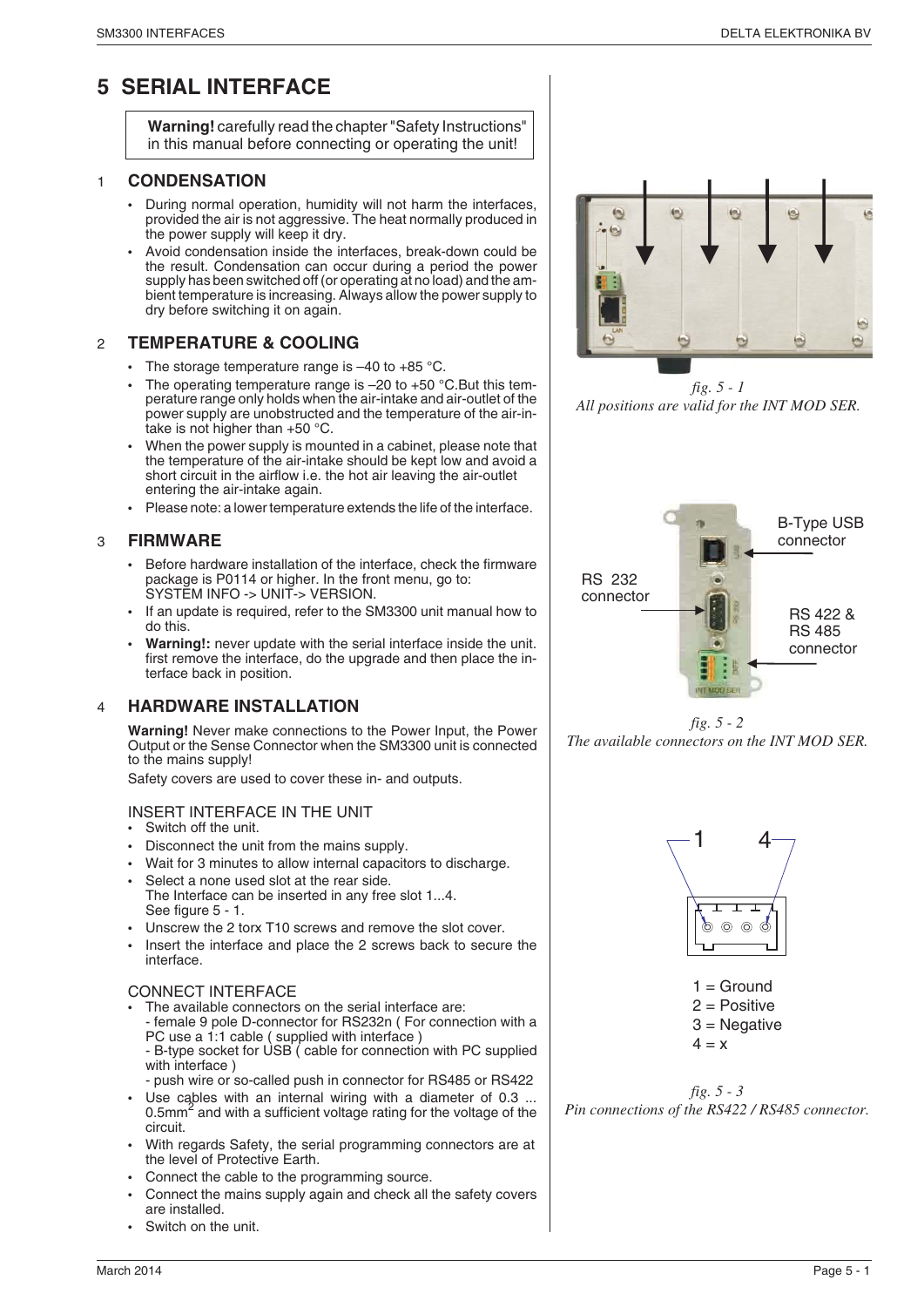#### 5 **UNIT CONFIGURATION**

- The unit will automatically detect the new inserted interface.
- The interface icon will be shown in the display, see fig 5 4.
- For programming the voltage and/or current via the interface, set the correct source for CV and CC respectively, see below example:

For example the interface is mounted in slot2.

To program the CV-settings via this interface, via the front menu go to CONFIGURATION -> SOURCE -> Vsettings and set it to Slot2.

To program also the CC-settings via this interface, go to CON-FIGURATION -> SOURCE -> Isettings and also set it to Slot2.

Instead of doing this via the Front Menu, the source can also be set via the web interface or via Ethernet commands if the unit is connected to the network via LAN.

#### 6 **SERIAL PROGRAMMING**

- The unit can be programmed by using the serial programming commands. See table 4.1 for an overview of the available commands.
- To start, first the command "CH  $n$ " must be executed to activate the interface by setting its channel number (address). The variable  $n$  is a number between 1...32. For example "CH 1".
- The command "CH?" queries the channel of the active serial interface.
- For more details about the commands in table 4.1, refer to chapter 5 of the programming manual for Ethernet & Sequencer. The manual is stored inside every SM3300 unit and can be downloaded via the web interface. It can also be downloaded from www.DeltaPowerSupplies.com.

#### 7 **PROGRAMMING SPEED**

- Programming from a low to a high output voltage is nearly load independent.
- Programming down to a low voltage takes more time on lighter loads. This is caused by the output capacitors, which can only be discharged by the load because the power supply cannot sink current.
- With the optional Power Sink, also the programming down speed is nearly load independent.
- With optional high speed programming, the rise and fall time is 5 to 25 times faster. Note that with this option. the output ripple is higher

#### 8 **MONITORING VIA SERIAL INTERFACE**

- Via the programming command "MEASURE:" the voltage, current or power can be monitored. See the manual 'Ethernet & Sequencer Programming SM3300' for details.
- **Note:** on a pulsating load, the current and power monitoring will not exactly match the output current and power. This is mainly caused by the current through the output capacitors.

#### 9 **TROUBLE SHOOTING**

- Check the programming source is set to the correct slot.
- Check the output is switched ON, the Interlock is connected and Remote ShutDown is low.
- The first programming command must be "CH n" otherwise the interface will not be activated.
- Check that the communication is working; "\*IDN?" must return a value. Ensure to end the query with the termination character LF.  $(LF = 0x0Ah$  in ASCII)
- Note: the serial interface uses the '.' (dot) as the decimal symbol and not the ',' (comma). Check if your program is using the settings in Microsoft Windows® regional settings.
- Either change your program to specifically use the '.' or else change the decimal symbol to '.' in your regional settings (from the control panel).



*Position of the interface icon in the unit display.*

| <b>CH</b>                  |
|----------------------------|
| CH?                        |
| $\star$<br>*CLS            |
| *IDN?                      |
| *RST                       |
| MEASURE: VOLTAGE?          |
| MEASURE: CURRENT?          |
| MEASURE:POWER?             |
| OUTPUT?                    |
| OUTPUT                     |
| SOURCE:VOLTAGE             |
| SOURCE:VOLTAGE?            |
| SOURCE:CURRENT             |
| SOURCE:CURRENT?            |
| SYSTEM:ERROR?              |
| SYSTEM:FRONTPANEL:STATUS   |
| SYSTEM:FRONTPANEL:STATUS?  |
| SYSTEM:FRONTPANEL:CONTROL  |
| SYSTEM:FRONTPANEL:CONTROL? |
| SYSTEM:PASSWORD:STATUS?    |
| SYSTEM:REMOTE:CV:STATUS    |
| SYSTEM:REMOTE:CV:STATUS?   |
| SYSTEM:REMOTE:CC:STATUS    |
| SYSTEM:REMOTE:CC:STATUS?   |
| SYSTEM:RSD                 |
| SYSTEM:RSD:STATUS?         |
| STATUS:REGISTER:A?         |
| STATUS:REGISTER:B?         |
| SOURCE: VOLTAGE: MAX?      |
| SOURCE:CURRENT:MAX?        |

*Table 5.1 Available serial programming commands*

*\* Clear Error Queue*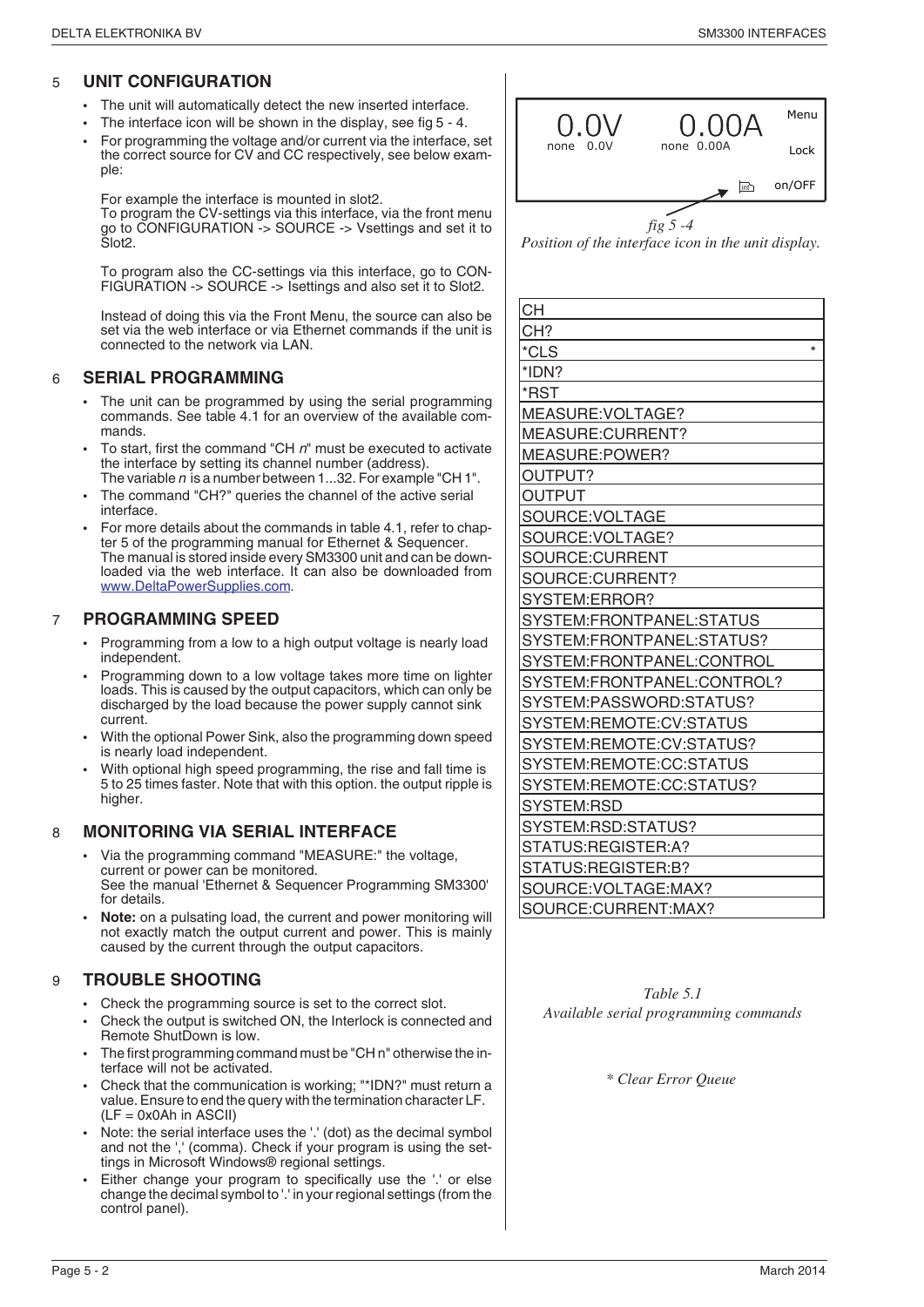- Check that the power supply's output is not limited. Consult the SM3300 manual about adjusting the limit settings.
- Check that both values for CV and CC are not zero. It is not possible to program a voltage when the current control is set to zero and vice versa.
- Check that the power supply is in the required mode (CV or CC). When programming a voltage, the unit must be in CV-mode, when programming a current, the unit must be in CC-mode.

#### 10 **CALIBRATION**

• Calibration of the interface is not applicable.

#### 11 **Settings**

• **Settings via the web page.**

Bustype : USBcom Device channel nr : ch 1 Baudrate : bps 9600 Data bits : 8 Stop bits : 1 Flowcontrol: None Parity bits : None Slewrate : Disabled Termination : Disabled Differential communication : Half-duplex

#### • **Port settings on the PC.**

Baudrate : bps 9600 Data bits : 8 Parity bits : None Stop bits : 1 Flow control : None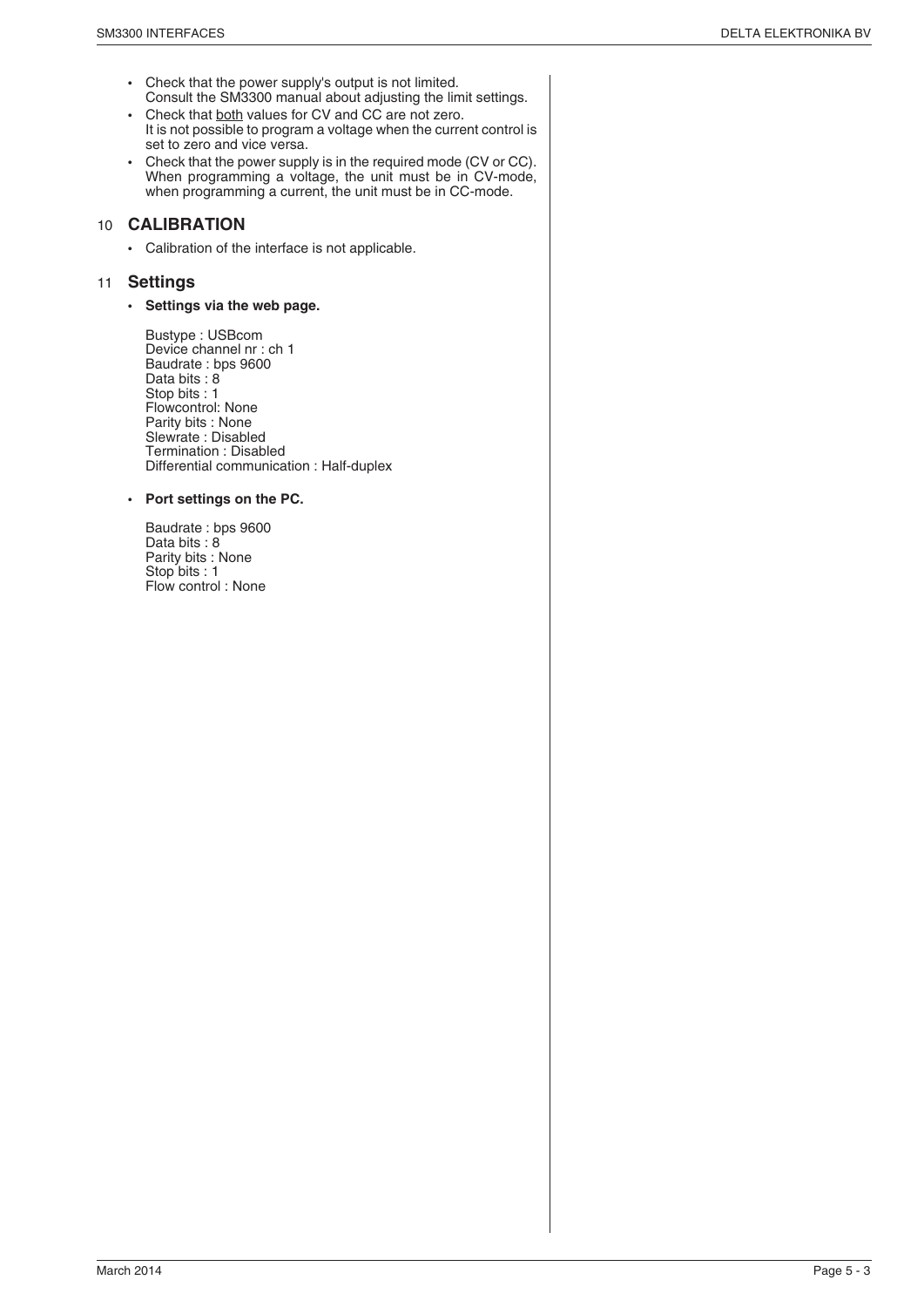### **6 DIGITAL (USER) I/O**

**Warning!** carefully read the chapter "Safety Instructions" in this manual before connecting or operating the unit!

#### 1 **CONDENSATION**

- During normal operation, humidity will not harm the interfaces, provided the air is not aggressive. The heat normally produced in the power supply will keep it dry.
- Avoid condensation inside the interfaces, break-down could be the result. Condensation can occur during a period the power supply has been switched off (or operating at no load) and the ambient temperature is increasing. Always allow the power supply to dry before switching it on again.

#### 2 **TEMPERATURE & COOLING**

- The storage temperature range is  $-40$  to  $+85$  °C.
- The operating temperature range is  $-20$  to  $+50$  °C. But this temperature range only holds when the air-intake and air-outlet of the power supply are unobstructed and the temperature of the air-intake is not higher than +50 °C.
- When the power supply is mounted in a cabinet, please note that the temperature of the air-intake should be kept low and avoid a short circuit in the airflow i.e. the hot air leaving the air-outlet entering the air-intake again.
- Please note: a lower temperature extends the life of the interface.

#### 3 **FIRMWARE**

- Before hardware installation of the interface, check the firmware package is P0114 or higher. In the front menu, go to: SYSTEM INFO -> UNIT-> VERSION.
- If an update is required, refer to the SM3300 unit manual how to do this.

#### 4 **HARDWARE INSTALLATION**

**Warning!** Never make connections to the Power Input, the Power Output or the Sense Connector when the SM3300 unit is connected to the mains supply!

Safety covers are used to cover these in- and outputs.

- INSERT INTERFACE IN THE UNIT
- Switch off the unit.
- Disconnect the unit from the mains supply.
- Wait for 3 minutes to allow internal capacitors to discharge.
- Select a none used slot at the rear side.
- The Interface can be inserted in any free slot 1...4. See figure 6 - 1.
- Unscrew the 2 torx T10 screws and remove the slot cover.
- Insert the interface and place the 2 screws back to secure the interface.

#### CONNECT INTERFACE

- The available connectors on the digital user I/O interface are high density 15pole D-connectors, female, see fig. 5 -2.
- Use cables with an internal wiring with a diameter of 0.3 ... 0.5 $mm<sup>2</sup>$  and with a sufficient voltage rating for the voltage of the circuit.
- With regards Safety, the user I/O connectors are at the level of Protective Earth.
- Connect the cable to the programming source.
- Connect the mains supply again and check all the safety covers are installed.
- Switch on the unit.
- The LED indicated in fig. 6-2 will light up.



*fig. 6 - 1 All positions are valid for the INT MOD DIG.*



*fig. 6 - 2*

*User Outputs via a 15 pole D-connector . User Inputs via 15 pole D-connector . Both connectors are High Density female.*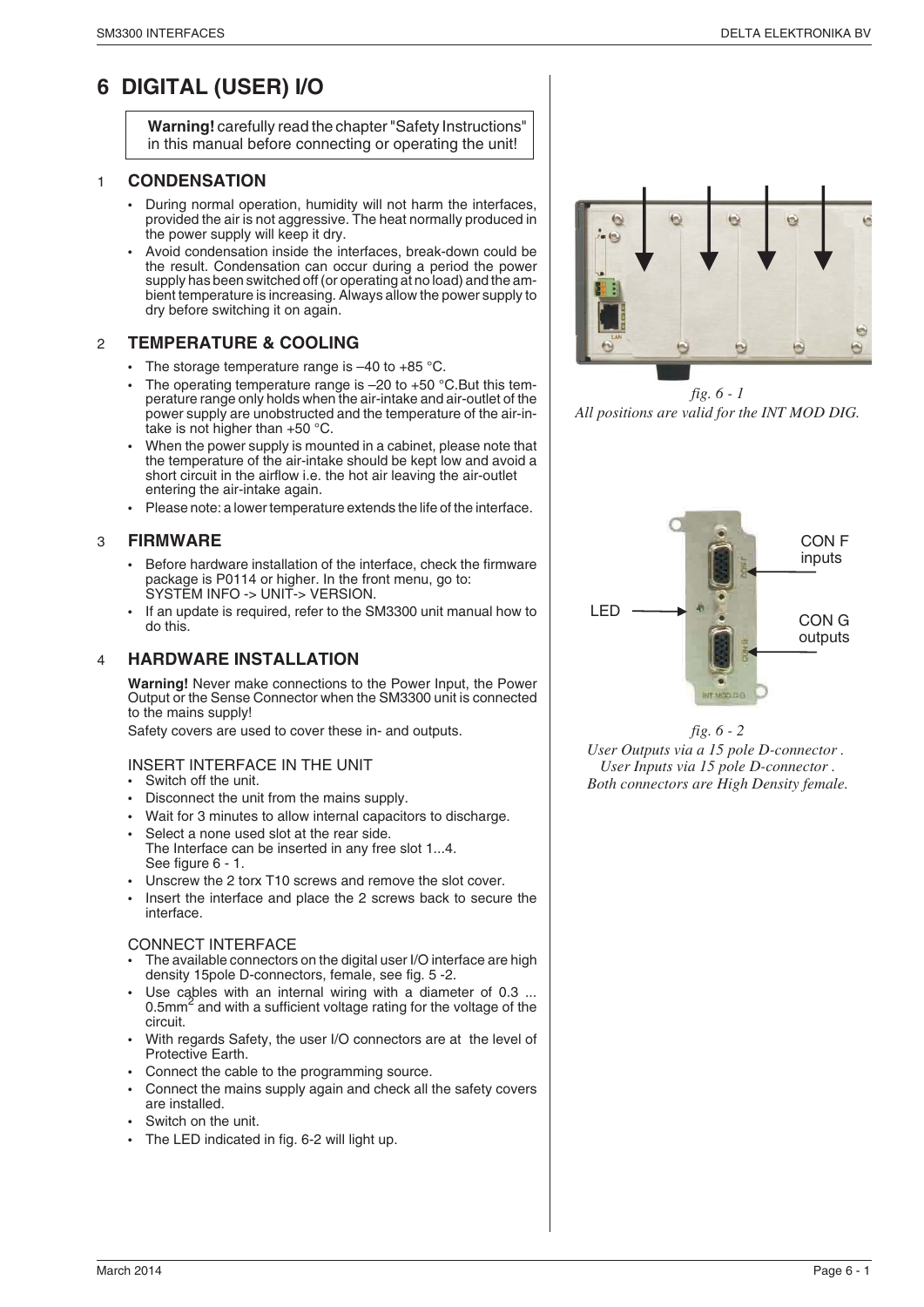#### 5 **UNIT CONFIGURATION**

- The unit will automatically detect the new inserted interface.
- The interface icon will be shown in the display, see fig 6 3.

#### 6 **INPUTS AND OUTPUTS**

- This interface provides 8 user inputs and 8 user outputs. These can be controlled / monitored by Ethernet commands or can be used to interact with the Sequencer to make the power supply act like a Power PLC.
- Refer to the Delta Elektronika programming manual for Ethernet (section 5.5) & Sequencer (section 6) for commands. The manual is stored inside every SM3300 unit and can be downloaded via the web interface. Also can it be downloaded from www.DeltaPowerSupplies.com.

#### USER INPUTS (CONNECTOR CON F):

- Unconnected inputs are LOW. To make an input HIGH, apply the +5V of pin 9 or pin 14. Also an external voltage can be used to control the inputs. Make sure the common of the external source is connected to pin 10 or pin 15. The user inputs have a working range of 2V - 30V, use a common zero and have an impedance of approximately 22kOhms. The maximum load of the +5V is 100mA.
- See figure 6 4 and table 6.1 for the pinning of CON F.

USER OUTPUTS (CONNECTOR CON G):

- The 8 user outputs are Open Drain with common zero. When an output is TRUE, it is pulled down to 0V. Otherwise the output is open. The output impedance is 7 Ohm, maximum rating is 30V / 200mA.
- See figure 6 4 and table 6.2 for the pinning of CON G.

#### 7 **CALIBRATION**

• Calibration of the interface is not applicable.



*Position of the interface icon in the unit display.*



*fig. 6 - 4 Pinning of connector CON F and G*

| $1 =$ user input A |  |
|--------------------|--|
| $2 =$ user input B |  |
| $3 =$ user input C |  |
| $4 =$ user input D |  |
| $5 =$ user input E |  |
| $6 =$ user input F |  |
| $7 =$ user input G |  |
| $8 =$ user input H |  |
| $9 = +5V$          |  |
| $10 = 0V$          |  |
| $11 = n.c.$        |  |
| $12 = n.c.$        |  |
| $13 = n.c.$        |  |
| $14 = +5V$         |  |
| $15 = 0V$          |  |
|                    |  |

*Table 6 - 1 Pinning of connector CON F.*



*Table 6 - 2 Pinning of connector CON G.*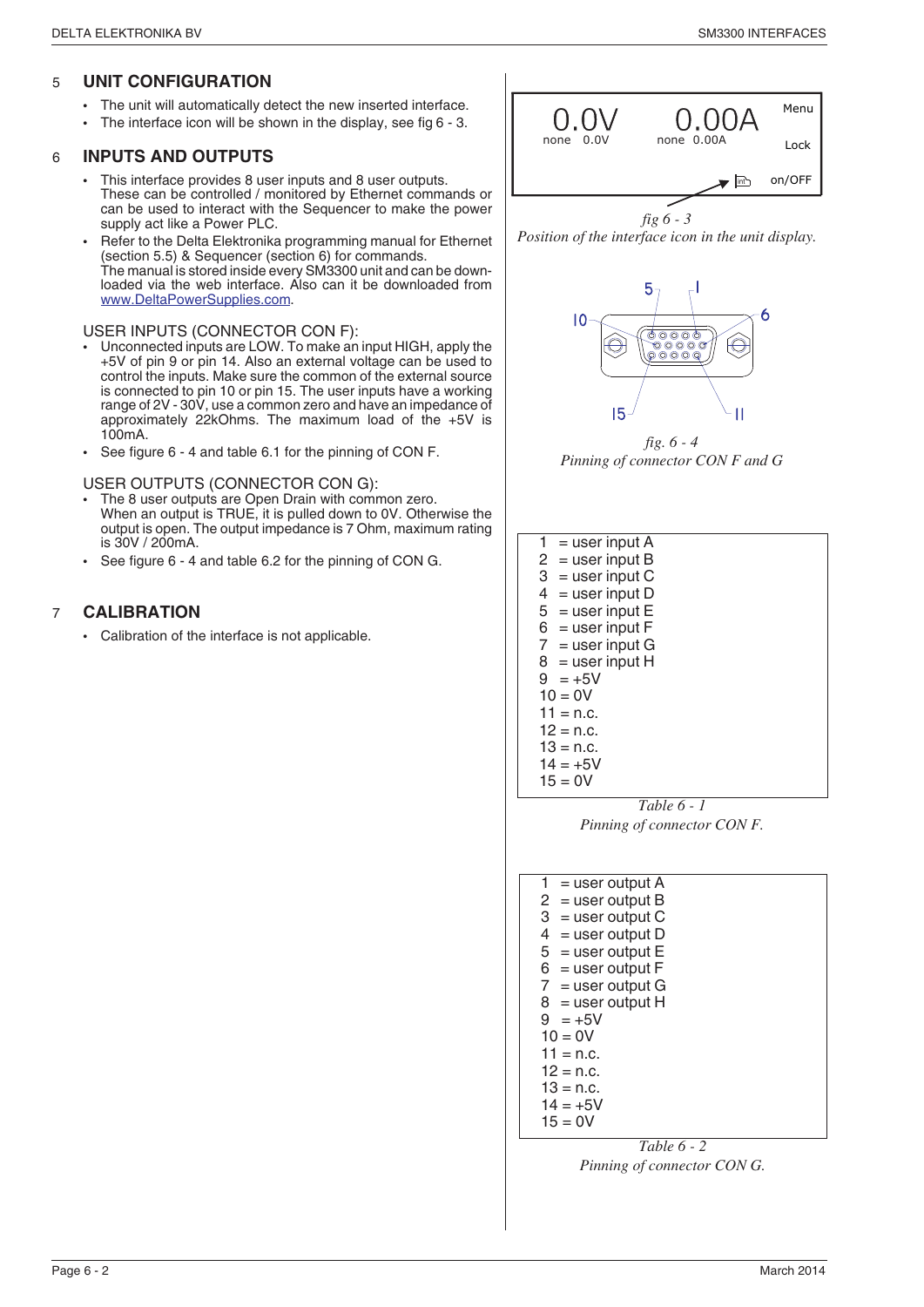### **7 ISOLATED ANALOG INTERFACE**

**Warning!** carefully read the chapter "Safety Instructions" in this manual before connecting or operating the unit!

#### 1 **CONDENSATION**

- During normal operation, humidity will not harm the interfaces, provided the air is not aggressive. The heat normally produced in the power supply will keep it dry.
- Avoid condensation inside the interfaces, break-down could be the result. Condensation can occur during a period the power supply has been switched off (or operating at no load) and the ambient temperature is increasing. Always allow the power supply to dry before switching it on again.

#### 2 **TEMPERATURE & COOLING**

- The storage temperature range is  $-40$  to  $+85$  °C.
- The operating temperature range is  $-20$  to  $+50$  °C. But this temperature range only holds when the air-intake and air-outlet of the power supply are unobstructed and the temperature of the air-intake is not higher than +50 °C.
- When the power supply is mounted in a cabinet, please note that the temperature of the air-intake should be kept low and avoid a short circuit in the airflow i.e. the hot air leaving the air-outlet entering the air-intake again.
- Please note: a lower temperature extends the life of the interface.

#### 3 **FIRMWARE**

- Before hardware installation of the interface, check the firmware package is P0114 or higher. In the front menu, go to: SYSTEM INFO -> UNIT-> VERSION.
- If an update is required, refer to the SM3300 unit manual how to do this.

#### 4 **HARDWARE INSTALLATION**

**Warning!** Never make connections to the Power Input, the Power Output or the Sense Connector when the SM3300 unit is connected to the mains supply!

Safety covers are used to cover these in- and outputs.

- INSERT INTERFACE IN THE UNIT
- Switch off the unit.
- Disconnect the unit from the mains supply.
- Wait for 3 minutes to allow internal circuits to discharge.
- Select a none used slot at the rear side.
- The Analog Interface can only be inserted in slot 2, 3 or 4. See figure  $7 - 1$ .
- Unscrew the 2 torx T10 screws and remove the slot cover.
- Insert the interface and place the 2 screws back to secure the interface.

#### CONNECT INTERFACE

- The connector on the analog interface is a female 15pole D-connector.
- Use cables with an internal wiring with a diameter of 0.3 ... 0.5 $mm<sup>2</sup>$  and with a sufficient voltage rating for the voltage of the circuit.
- To avoid hum or noise, the programming cable may have to be twisted in some cases.
- With regards Safety, the analog programming connector is at the level of Protective Earth.
- Connect the cable to the programming source.
- The pinning of the INT MOD ANA is similar to other Delta Elektronika power supplies, see fig 7 - 2.
- Connect the mains supply again and check all the safety covers are installed.
- Switch on the unit.



*fig. 7 - 1 Positions for the INT MOD ANA.*



*Pinning of the 15-pole programming connector.*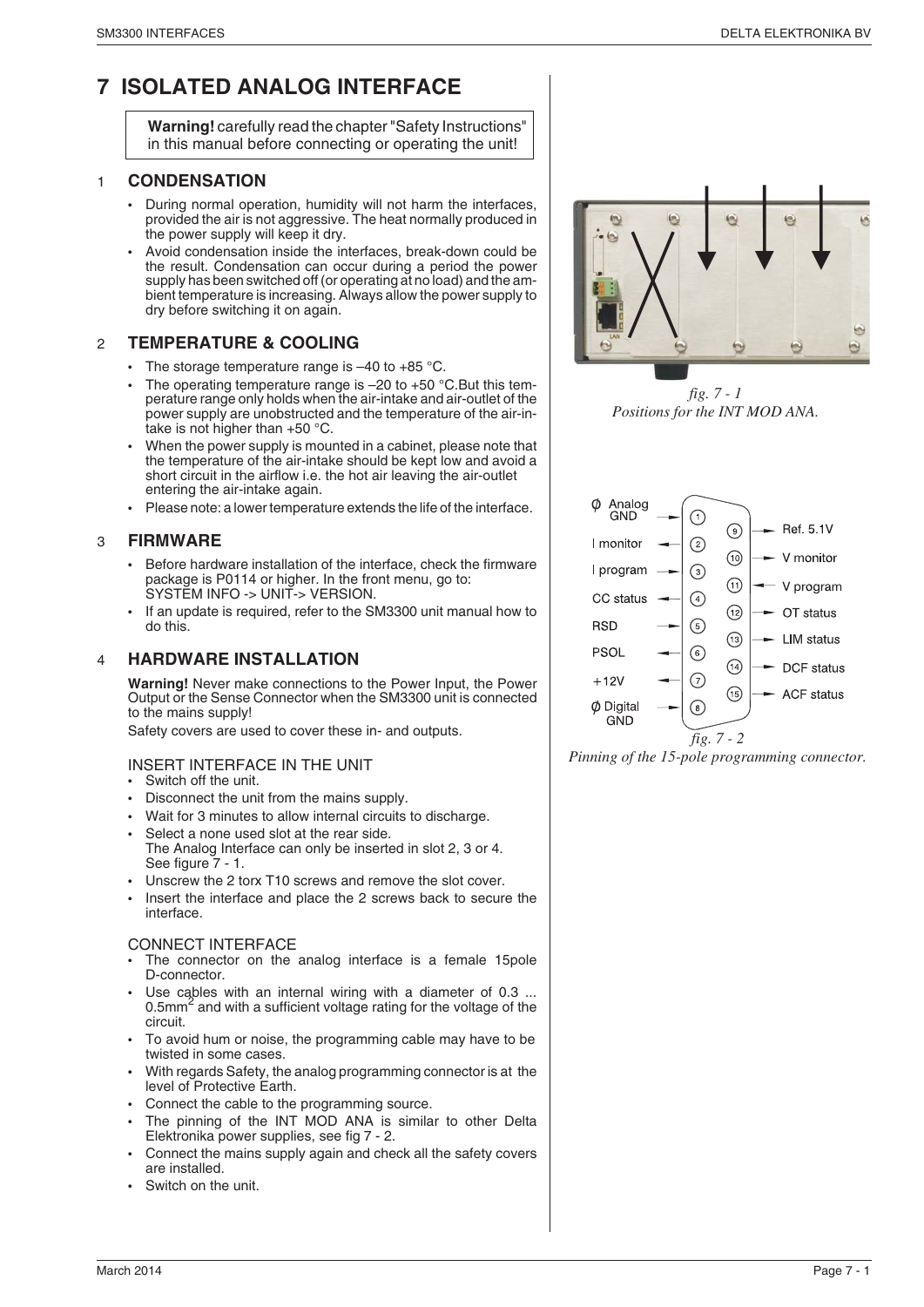#### 5 **UNIT CONFIGURATION**

- The unit will automatically detect the new inserted interface.
- The interface icon will be shown in the display, see fig 7 3.
- For programming the voltage and/or current via the interface, set the correct source for CV and CC respectively, see below example.

For example the interface is mounted in slot2.

To program the CV-settings via this interface, via the front menu go to CONFIGURATION -> SOURCE -> Vsettings and set it to Slot2.

To program also the CC-settings via this interface, go to CON-FIGURATION -> SOURCE -> Isettings and also set it to Slot2.

Instead of doing this via the Front Menu, the source can also be set via the web interface or via Ethernet commands if the unit is connected to the network via LAN.

#### 6 **ANALOG PROGRAMMING**

- The output voltage and current can be programmed by a voltage in the range of 0 - 5V or 0 - 10V, proportionally to the full output voltage and current. (see fig. 7 - 4).
- The range 0 5V or 0 10V can be selected by ethernet command only. See ethernet programming manual for further details.
- Both have a protection circuit formed by a series resistor and a parallel zener diode. The capacitor limits the speed to a safe value. Note that the programming inputs are floating with regards the power output.
- Turn the output on again with the OUTPUT ON/OFF button.
- To program the unit by current instead of voltage, simply use a parallel resistor as a current to voltage converter. (see fig. 7 - 5).
- The front display will show the programmed values for CV and CC.

#### 7 **PROGRAMMING SPEED**

- Programming from a low to a high output voltage is nearly load independent. See the unit's specifications
- Programming down to a low voltage takes more time on lighter loads. This is caused by the output capacitors, which can only be discharged by the load because the power supply cannot sink current.
- With the optional Power Sink, also the programming down speed is nearly load independent.
- With optional high speed programming, the rise and fall time is 5 to 25 times faster. Note that with this option, the output ripple is higher.

#### 8 **ANALOG MONITORING**

- The monitor outputs give a voltage in the range of 0 5V or 0 - 10V, proportional to the output current or voltage. The output current can easily be measured using the I-monitor (see fig. 7 - 6).
- The range 0 5V or 0 10V can be selected by ethernet command only. See ethernet programming manual for further details.
- Note that the monitor outputs are floating with regards the power output (similar to signals from the ISO AMP).
- The monitor outputs are buffered with op-amp's and protected with series resistors and parallel zenerdiodes.
- The table on page 1 2 of the interface datasheet shows the impedance levels of the monitoring outputs.
- The monitoring outputs can drive a meter directly (fig. 7 6).
- **Note:** on a pulsating load, the current monitor will not exactly match the output current. This is mainly caused by the current through the output capacitors.



*Position of the interface icon in the unit display.*



*fig. 7 - 4 Programming by voltage: left voltage -, right current programming*



UNIT IN REMOTE CO





*Measuring the output voltage and current using the monitoring signals.*



*fig. 7 - 7 Remote control*